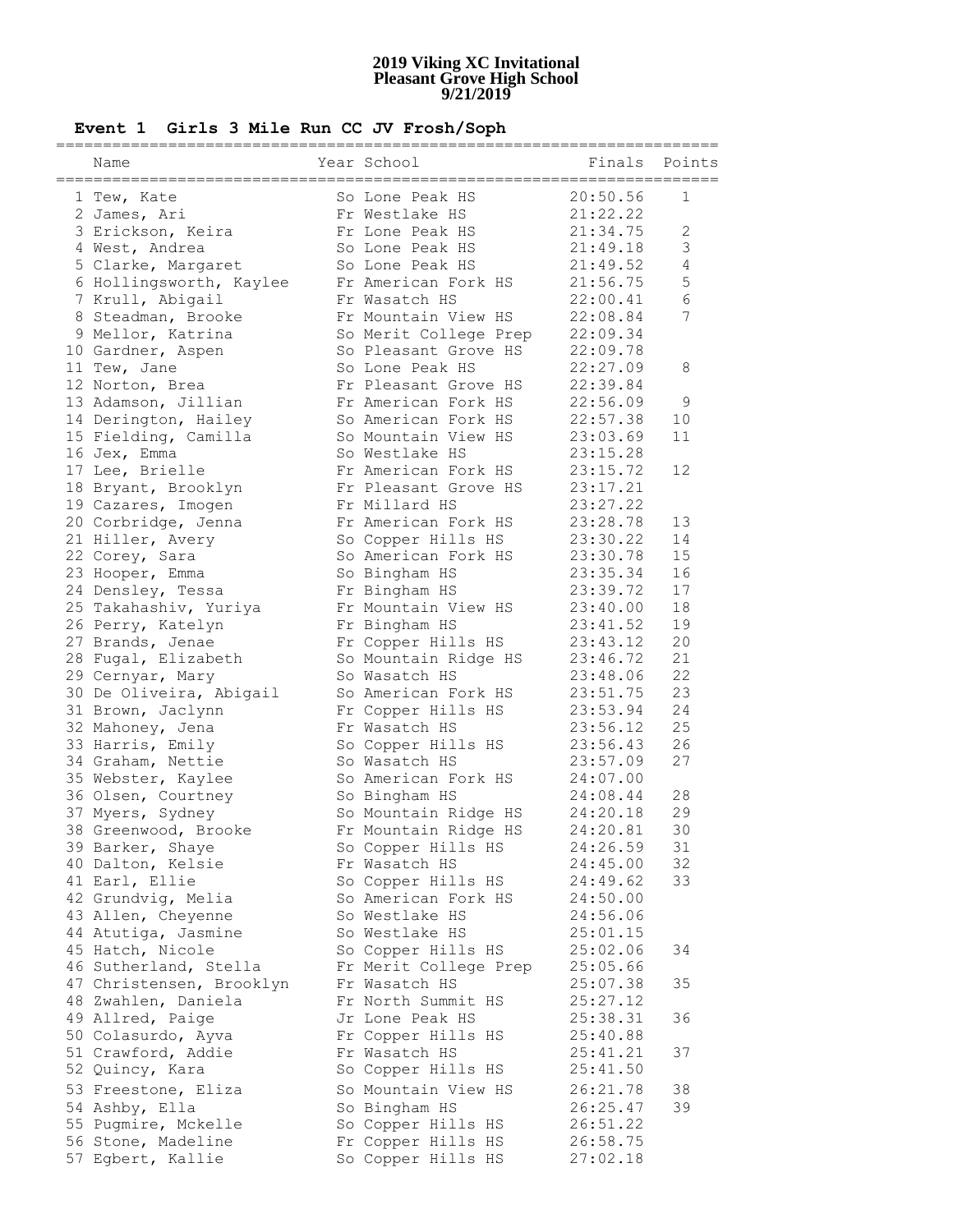| Event 1 Girls 3 Mile Run CC JV Frosh/Soph |                      |          |    |
|-------------------------------------------|----------------------|----------|----|
| 58 Albiston, Brooklyn                     | So Copper Hills HS   | 27:12.25 |    |
| 59 Anderson, Elizabeth                    | So Copper Hills HS   | 27:12.72 |    |
| 60 Hymas, Natalie                         | Fr Bingham HS        | 27:41.18 | 40 |
| 61 Myers, Sophie                          | So Murray HS         | 27:49.78 |    |
| 62 Baird, Molly                           | Fr Wasatch HS        | 28:00.75 |    |
| 63 Prunonosa-Auger, Adriana               | So Copper Hills HS   | 28:02.72 |    |
| 64 Ford, Cambelle                         | Fr Wasatch HS        | 28:03.68 |    |
| 65 Bekmezian, Ashley                      | So Mountain Ridge HS | 28:05.69 | 41 |
| 66 Kuch, Kallie                           | Fr Wasatch HS        | 28:07.25 |    |
| 67 Pattison, Relena                       | So Murray HS         | 28:31.75 |    |
| 68 Breinholt, Rebeccalynn                 | So Murray HS         | 28:32.18 |    |
| 69 Field, Aubree                          | So Copper Hills HS   | 29:11.10 |    |
| 70 Mella, Maren                           | So Mountain View HS  | 29:13.70 | 42 |
| 71 Bracken, Madison                       | Fr Mountain Ridge HS | 29:15.50 | 43 |
| 72 Yablonovsky, Abigail                   | So Mountain View HS  | 31:40.76 | 44 |
| 73 Pearson, Ava                           | Fr Lone Peak HS      | 33:45.53 | 45 |
| 74 Roberston, Aubrey                      | So Bingham HS        | 34:36.40 | 46 |
| 75 Baker, Isabelle                        | Fr Copper Hills HS   | 36:20.76 |    |

|  |  |  | Team Scores |
|--|--|--|-------------|
|--|--|--|-------------|

| Rank Team               |                        | Total | 1               | 2  | 3  | 4               | $5^{\circ}$ | $*6$ | $*7$ | $*8$ | $*9$ |
|-------------------------|------------------------|-------|-----------------|----|----|-----------------|-------------|------|------|------|------|
| 1 Lone Peak HS          |                        | 18    | $\mathbf{1}$    | 2  | 3  | 4               | 8           | 36   | 45   |      |      |
| Total Time:<br>Average: | 1:48:31.10<br>21:42.22 |       |                 |    |    |                 |             |      |      |      |      |
| 2 American Fork HS      |                        | 49    | 5               | 9  | 10 | 12 <sup>°</sup> | 13          | 15   | 23   |      |      |
| Total Time: 1:54:34.72  |                        |       |                 |    |    |                 |             |      |      |      |      |
| Average:                | 22:54.95               |       |                 |    |    |                 |             |      |      |      |      |
| 3 Wasatch HS            |                        | 112   | 6               | 22 | 25 | 27              | 32          | 35   | 37   |      |      |
| Total Time:             | 1:58:26.68             |       |                 |    |    |                 |             |      |      |      |      |
| Average:                | 23:41.34               |       |                 |    |    |                 |             |      |      |      |      |
| 4 Copper Hills HS       |                        | 115   | 14              | 20 | 24 | 26              | 31          | 33   | 34   |      |      |
| Total Time: 1:59:30.30  |                        |       |                 |    |    |                 |             |      |      |      |      |
| Average:                | 23:54.06               |       |                 |    |    |                 |             |      |      |      |      |
| 5 Mountain View HS      |                        | 116   | $7\phantom{.0}$ | 11 | 18 | 38              | 42          | 44   |      |      |      |
| Total Time: 2:04:28.01  |                        |       |                 |    |    |                 |             |      |      |      |      |
| Average:                | 24:53.61               |       |                 |    |    |                 |             |      |      |      |      |
| 6 Bingham HS            |                        | 119   | 16              | 17 | 19 | 28              | 39          | 40   | 46   |      |      |
| Total Time:             | 2:01:30.49             |       |                 |    |    |                 |             |      |      |      |      |
| Average:                | 24:18.10               |       |                 |    |    |                 |             |      |      |      |      |
| 7 Mountain Ridge HS     |                        | 164   | 21              | 29 | 30 | 41              | 43          |      |      |      |      |
| Total Time: 2:09:48.90  |                        |       |                 |    |    |                 |             |      |      |      |      |
| Average:                | 25:57.78               |       |                 |    |    |                 |             |      |      |      |      |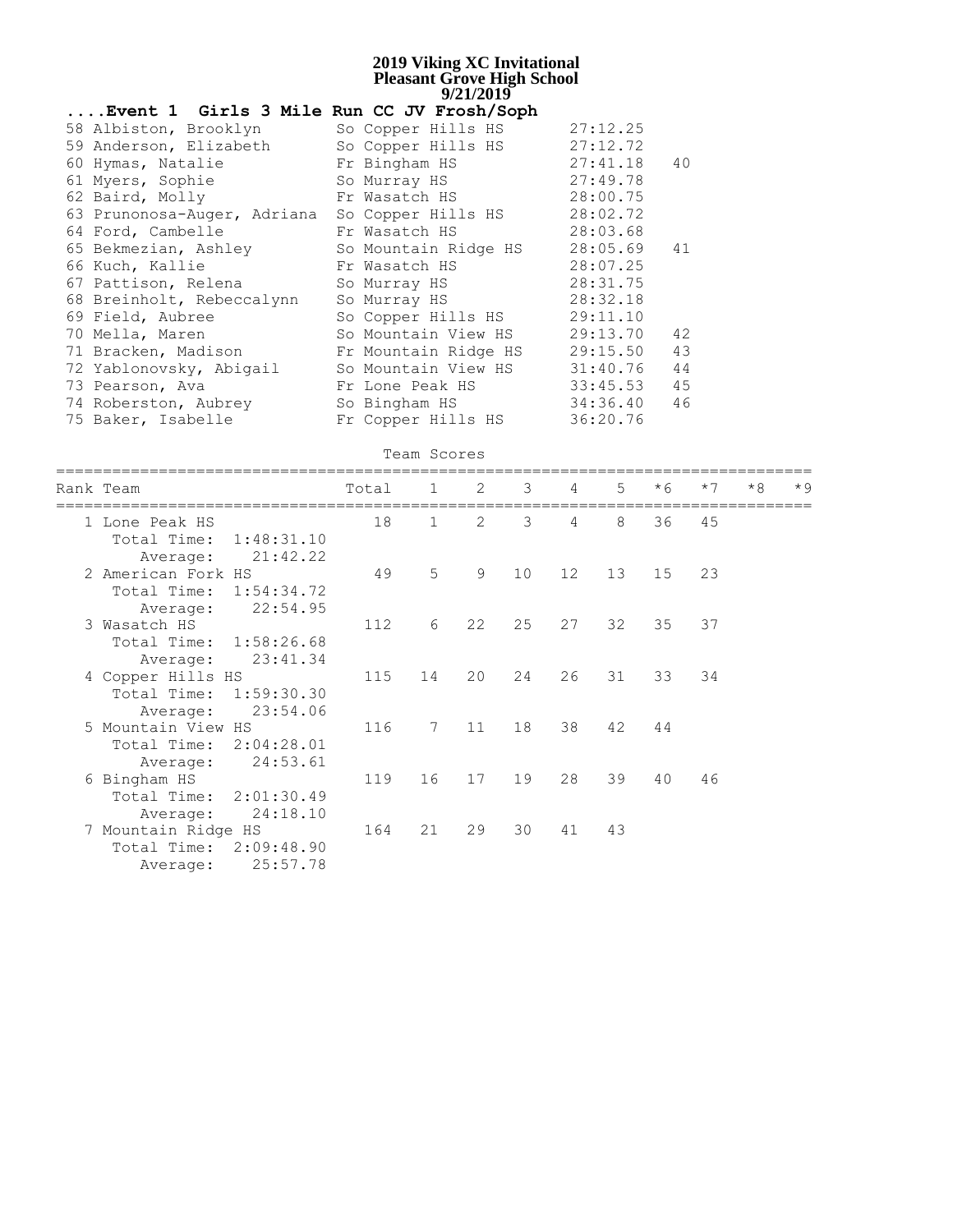| Name                                   | Year School                         | ============================<br>Finals Points<br>================ |                |
|----------------------------------------|-------------------------------------|-------------------------------------------------------------------|----------------|
| 1 Chariton, Jenna                      | Jr Mountain View HS                 | 20:22.97                                                          | 1              |
| 2 Baird, Anna                          | Sr Wasatch HS                       | 20:47.41                                                          | $\overline{2}$ |
| 3 Mortensen, Rachel                    | Jr Mountain View HS                 | 20:56.59                                                          | 3              |
| 4 Harrison, Anna                       | Jr American Fork HS                 | 21:06.31                                                          |                |
| 5 Manwaring, Ellie                     | Jr Westlake HS                      | 21:07.97                                                          | 4              |
| 6 Weyand, Abby                         | Jr Pleasant Grove HS                | 21:13.75                                                          | 5              |
| 7 Brower, Isabella                     | Sr Westlake HS                      | 21:28.34                                                          | 6              |
| 8 Chatfield, Emmilee                   | Jr Lone Peak HS                     | 21:30.25                                                          | 7              |
| 9 Swain, Kaitlyn                       | Sr Bingham HS                       | 21:50.66                                                          | 8              |
| 10 Terry, Melissa                      | Jr Lone Peak HS                     | 21:52.72                                                          | $\mathsf 9$    |
| 11 Harward, Addison                    | Sr Lone Peak HS                     | 22:01.44                                                          | 10             |
| 12 Smart, Saige                        | Jr Pleasant Grove HS                | 22:06.03                                                          | 11             |
| 13 Abbott, Lochlyn                     | Sr Mountain View HS                 | 22:09.03                                                          | 12             |
| 14 Young, Katie                        | Jr Pleasant Grove HS                | 22:16.88                                                          | 13             |
| 15 Ruegner, Abby                       | Sr Bingham HS                       | 22:17.34                                                          | 14             |
| 16 Hansen, Lexi                        | Jr Mountain View HS                 | 22:49.44                                                          | 15             |
| 17 Neal, Grace                         | Jr Wasatch HS                       | 22:50.18                                                          | 16             |
| 18 Kerr, Kayley                        | Jr American Fork HS                 | 22:57.97                                                          |                |
| 19 Rowe, Ashley                        | Sr Bingham HS                       | 23:03.15                                                          | 17             |
| 20 Lytle, Melissa                      | Sr American Fork HS                 | 23:08.03                                                          |                |
| 21 McCullough, Anna                    | Sr Wasatch HS                       | 23:08.31                                                          | 18             |
| 22 Brawand, Kilia                      | Jr Bingham HS<br>Jr Westlake HS     | 23:09.90                                                          | 19             |
| 23 Shoell, Sagelyn                     |                                     | 23:10.72                                                          | 20<br>21       |
| 24 Evans, Emma<br>25 Harker, Kelli     | Sr Pleasant Grove HS                | 23:13.62<br>23:18.66                                              | 22             |
| 26 Hawkes, Emily                       | Sr Bingham HS<br>Jr Westlake HS     | 23:23.72                                                          | 23             |
| 27 Pistorius, Taryn                    | Sr Copper Hills HS                  | 23:27.78                                                          | 24             |
| 28 Mortensen, Rachel                   | Jr Westlake HS                      | 23:30.38                                                          | 25             |
| 29 Thompson, Daniella                  | Jr Mountain Ridge HS                | 23:31.09                                                          |                |
| 30 Mathis, Becca                       | Sr Wasatch HS                       | 23:37.22                                                          | 26             |
| 31 Hymas, Naomi                        | Jr Bingham HS                       | 23:38.00                                                          | 27             |
| 32 Holmer, Sydney                      | Jr Westlake HS                      | 23:55.00                                                          | 28             |
| 33 Jacob, Emmalee                      | Jr Copper Hills HS                  | 24:04.34                                                          | 29             |
| 34 Cain, Lillian                       | Jr Westlake HS                      | 24:07.06                                                          | 30             |
| 35 Nielsen, Brenna                     | Sr Mountain View HS                 | 24:07.31                                                          | 31             |
| 36 Merchant, Maisy                     | Jr Mountain View HS                 | 24:12.38                                                          | 32             |
| 37 Ambrose, Fiona                      | Sr Mountain View HS                 | 24:16.66                                                          | 33             |
| 38 Lund, Elizabeth                     | Jr Westlake HS                      | 24:17.62                                                          |                |
| 39 Perry, Brooklyn                     | Jr Bingham HS                       | 24:23.69                                                          | 34             |
| 40 Gunter, Barbara                     | Sr Westlake HS                      | 24:28.22                                                          |                |
| 41 Smith, Julia                        | Jr Mountain View HS                 | 24:33.69                                                          |                |
| 42 Barlow, Bella                       | Jr Westlake HS                      | 24:34.09                                                          |                |
| 43 Tueller, Halle                      | Jr Pleasant Grove HS                | 24:34.40                                                          | 35             |
| 44 Milla, Nicole                       | Jr Lone Peak HS                     | 24:35.28                                                          | 36             |
| 45 Milla, Natasha                      | Jr Lone Peak HS                     | 24:35.87                                                          | 37             |
| 46 Schaerer, Covey                     | Sr Pleasant Grove HS                | 24:45.66                                                          | 38             |
| 47 Rosas Frias, Johanna                | Sr Copper Hills HS                  | 24:46.15                                                          | 39             |
| 48 Toscano, Kiara                      | Sr Bingham HS                       | 24:52.66                                                          |                |
| 49 Poulsen, Emily                      | Sr Bingham HS                       | 24:57.66                                                          |                |
| 50 Anderson, Julia                     | Sr Copper Hills HS                  | 25:01.15                                                          | 40             |
| 51 Priestley, Samantha                 | Jr Mountain Ridge HS                | 25:01.96                                                          |                |
| 52 Quigley, Emily                      | Sr Bingham HS                       | 25:11.94                                                          |                |
| 53 Stoker, Megan                       | Jr American Fork HS                 | 25:12.24                                                          |                |
| 54 Albrecht, Emily                     | Sr Westlake HS                      | 25:17.53                                                          |                |
| 55 Giles, Averie                       | Jr Pleasant Grove HS                | 25:22.84                                                          | 41             |
| 56 Haufe, Natalie<br>57 White, Maryssa | Jr North Summit HS<br>Sr Bingham HS | 25:25.47<br>25:32.62                                              |                |
| 58 Schroeder, Kelly                    | Jr North Summit HS                  | 25:40.22                                                          |                |
|                                        |                                     |                                                                   |                |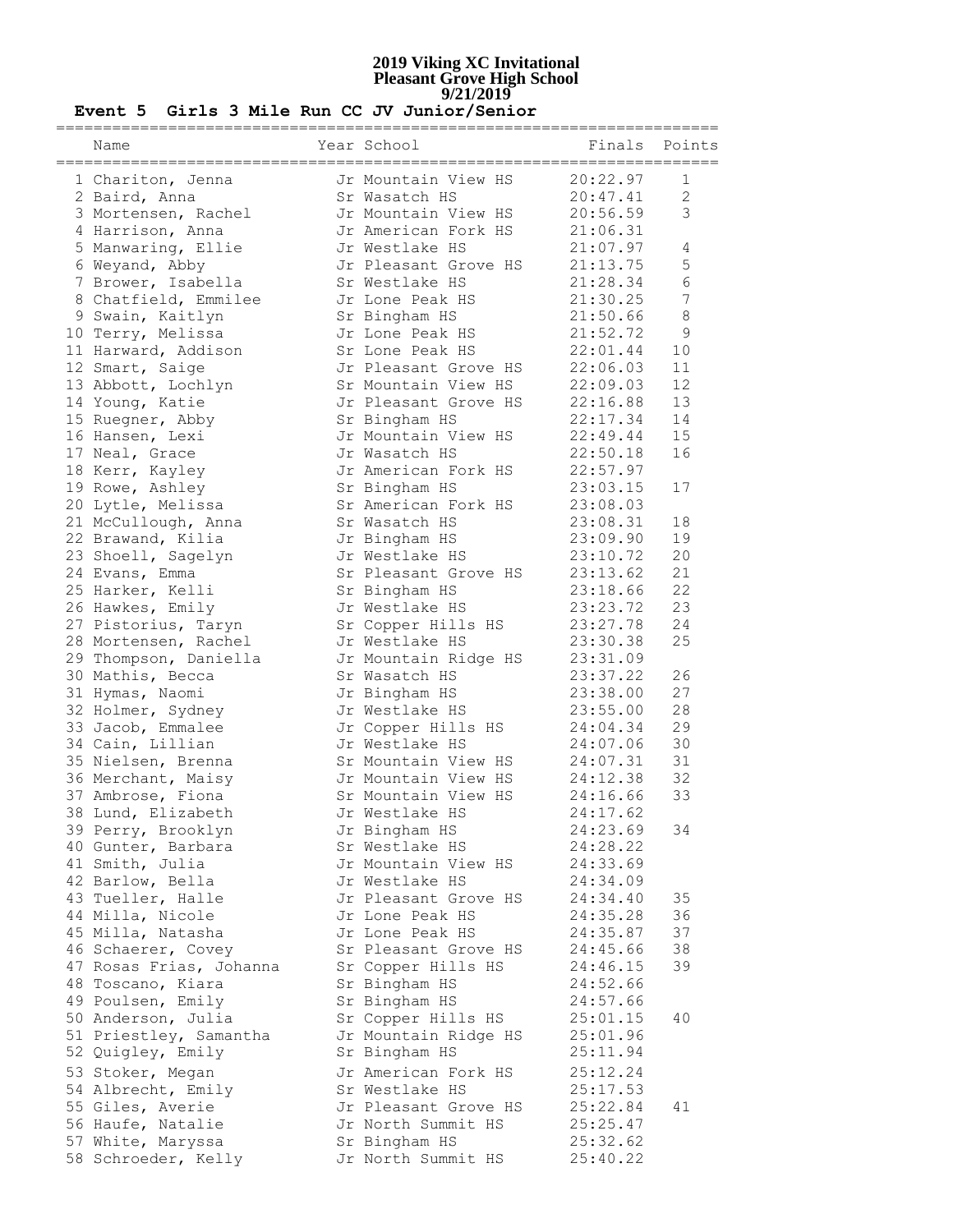|                     | Event 5 Girls 3 Mile Run CC JV Junior/Senior |               |    |
|---------------------|----------------------------------------------|---------------|----|
| 59 Anderson, Alivia | Jr Wasatch HS                                | $25:41.97$ 42 |    |
| 60 Jardine, Rebekah | Sr Pleasant Grove HS 26:03.59                |               |    |
| 61 Foster, Mae      |                                              |               |    |
| 62 Jex, Sarah       | Sr Westlake HS 26:06.40                      |               |    |
| 63 Torgerson, Chloe | Jr Pleasant Grove HS 26:09.03                |               |    |
| 64 Whitaker, Tayler | Jr Copper Hills HS 26:16.31 44               |               |    |
| 65 Gilbert, Emily   | Sr Lehi HS                                   | 26:40.41      |    |
| 66 Knoles, Kaylie   | Jr Bingham HS 26:43.06                       |               |    |
| 67 Preston, Rebekah | Jr Murray HS                                 | 26:52.47      |    |
| 68 Ferquson, Laurel | Sr Copper Hills HS 27:09.47 45               |               |    |
| 69 Larkin, Fiona    | Jr Pleasant Grove HS 27:15.44                |               |    |
| 70 Curtis, Marissa  | Jr Lone Peak HS 27:16.00 46                  |               |    |
| 71 White, Olivia    | Sr Lone Peak HS                              | 27:31.22      | 47 |
| 72 Peeler, Grace    | Jr Lone Peak HS                              | 27:39.75      |    |
| 73 Terry, Haley     | Jr Tintic HS 27:57.00                        |               |    |
| 74 Taylor, Jaiden   | Jr Copper Hills HS 28:14.91                  |               | 48 |
| 75 Kieffer, Sarah   | Sr Westlake HS                               | 28:16.66      |    |
| 76 Strang, Bella    | Jr Mountain Ridge HS 28:42.72                |               |    |
| 77 Bernardi, Sylvia | Sr Wasatch HS                                | 30:07.72      | 49 |
| 78 Lindsey, Hailey  | Jr Pleasant Grove HS                         | 30:13.03      |    |

|             |                                                                                                         | Total                                                                                                                                                                                                            | $\mathbf{1}$   | 2  | $\mathcal{E}$     | 4  | 5        | $*6$ | $*7$ | $*8$ | $*9$ |
|-------------|---------------------------------------------------------------------------------------------------------|------------------------------------------------------------------------------------------------------------------------------------------------------------------------------------------------------------------|----------------|----|-------------------|----|----------|------|------|------|------|
|             |                                                                                                         | 62                                                                                                                                                                                                               | $\mathbf{1}$   | 3  | 12 <sup>°</sup>   | 15 | 31       | 32   | 33   |      |      |
|             |                                                                                                         |                                                                                                                                                                                                                  |                |    |                   |    |          |      |      |      |      |
|             |                                                                                                         | 78                                                                                                                                                                                                               | 4              | 6  | 20                | 23 | 25       | 28   | 30   |      |      |
| Total Time: |                                                                                                         |                                                                                                                                                                                                                  |                |    |                   |    |          |      |      |      |      |
| Average:    | 22:32.23                                                                                                |                                                                                                                                                                                                                  |                |    |                   |    |          |      |      |      |      |
|             |                                                                                                         | 80                                                                                                                                                                                                               | 8              | 14 |                   | 19 | 22       | 27   | 34   |      |      |
|             |                                                                                                         |                                                                                                                                                                                                                  |                |    |                   |    |          |      |      |      |      |
| Average:    |                                                                                                         |                                                                                                                                                                                                                  |                |    |                   |    |          |      |      |      |      |
|             |                                                                                                         | 85                                                                                                                                                                                                               |                |    | 13                |    |          | 38   | 41   |      |      |
|             |                                                                                                         |                                                                                                                                                                                                                  |                |    |                   |    |          |      |      |      |      |
| Average:    | 22:40.94                                                                                                |                                                                                                                                                                                                                  |                |    |                   |    |          |      |      |      |      |
|             |                                                                                                         | 99                                                                                                                                                                                                               | 7              | 9  | 10                | 36 | 37       | 46   | 47   |      |      |
| Total Time: |                                                                                                         |                                                                                                                                                                                                                  |                |    |                   |    |          |      |      |      |      |
| Average:    | 22:55.12                                                                                                |                                                                                                                                                                                                                  |                |    |                   |    |          |      |      |      |      |
|             |                                                                                                         | 104                                                                                                                                                                                                              | $\overline{2}$ | 16 | 18                | 26 | 42       | 43   | 49   |      |      |
| Total Time: |                                                                                                         |                                                                                                                                                                                                                  |                |    |                   |    |          |      |      |      |      |
| Average:    | 23:13.02                                                                                                |                                                                                                                                                                                                                  |                |    |                   |    |          |      |      |      |      |
|             |                                                                                                         | 176                                                                                                                                                                                                              | 24             | 29 | 39                | 40 | 44       | 45   | 48   |      |      |
| Total Time: |                                                                                                         |                                                                                                                                                                                                                  |                |    |                   |    |          |      |      |      |      |
| Average:    | 24:43.15                                                                                                |                                                                                                                                                                                                                  |                |    |                   |    |          |      |      |      |      |
|             | Rank Team<br>Total Time:<br>Average:<br>2 Westlake HS<br>3 Bingham HS<br>5 Lone Peak HS<br>6 Wasatch HS | 1 Mountain View HS<br>1:50:25.34<br>22:05.07<br>1:52:41.13<br>Total Time: 1:53:39.71<br>22:43.95<br>4 Pleasant Grove HS<br>Total Time: 1:53:24.68<br>1:54:35.56<br>1:56:05.09<br>7 Copper Hills HS<br>2:03:35.73 |                | 5  | Team Scores<br>11 |    | 17<br>21 | 35   |      |      |      |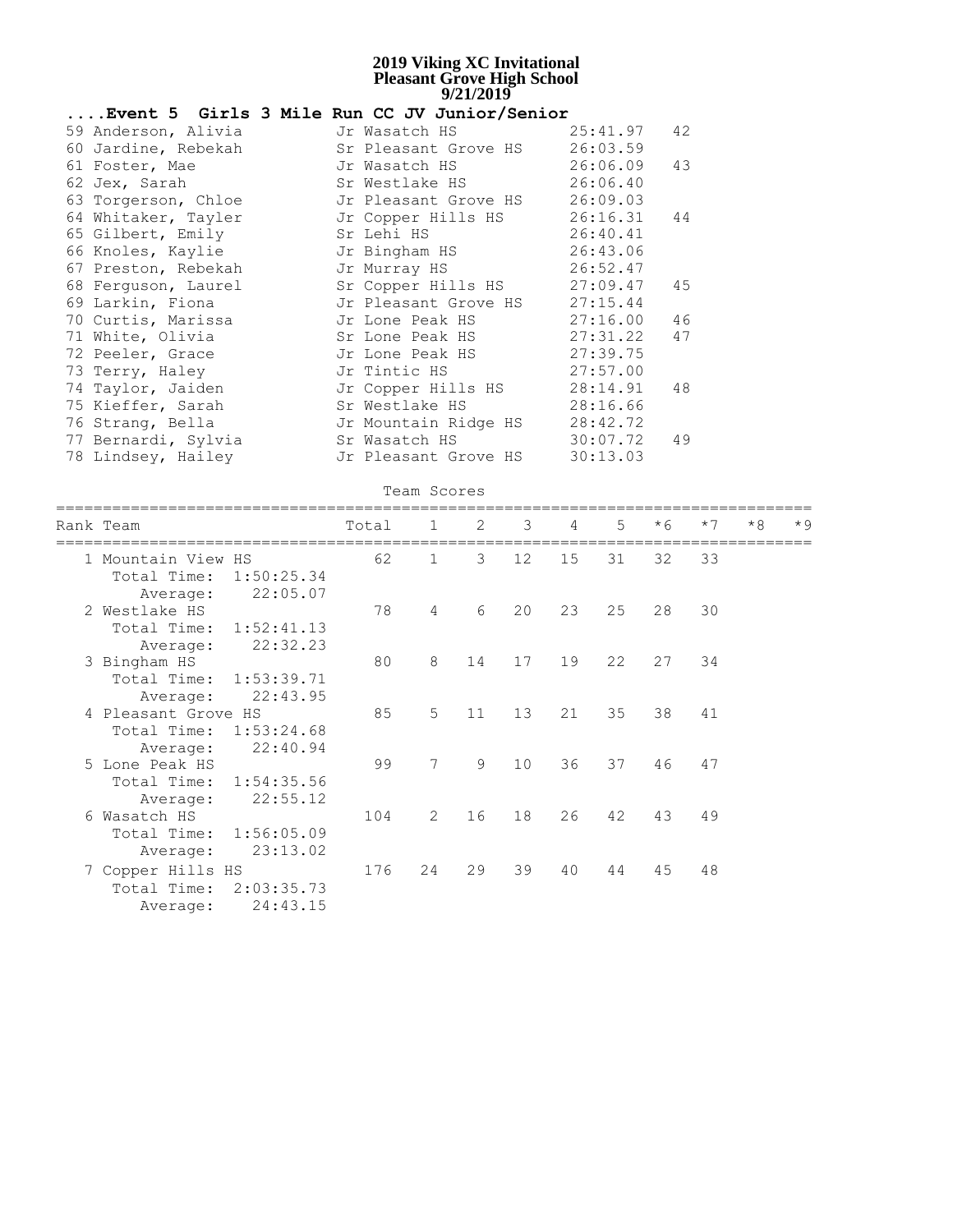### **Event 3 Girls 3 Mile Run CC Varsity**

| Name<br>================================= | Year School<br>:================================ | Finals Points |                |
|-------------------------------------------|--------------------------------------------------|---------------|----------------|
| 1 Heslop, Emma                            | Jr Westlake HS                                   | 18:18.22      | $\mathbf 1$    |
| 2 Zwahlen, Elizabeth                      | Jr North Summit HS                               | 18:34.44      |                |
| 3 Hill, Jessica                           | Sr Pine View HS                                  | 18:48.81      | $\sqrt{2}$     |
| 4 Randall, Abbie                          | Jr Wasatch HS                                    | 19:03.38      | 3              |
| 5 Baker, Alli                             | Jr Pine View HS                                  | 19:17.12      | $\sqrt{4}$     |
| 6 Bartlett, Whitney                       | Fr Mountain Ridge HS                             | 19:20.78      | 5              |
| 7 Teuscher, Cassidy                       | Sr Pleasant Grove HS                             | 19:21.50      | $6\phantom{1}$ |
| 8 Allen, Kanza                            | Sr Westlake HS                                   | 19:24.09      | $\overline{7}$ |
| 9 Baker, Adri                             | Fr Pine View HS                                  | 19:24.87      | $\,8\,$        |
| 10 Pitcher, Makayla                       | So Westlake HS                                   | 19:25.24      | $\overline{9}$ |
| 11 Scholes, Anna                          | Jr Lone Peak HS                                  | 19:25.65      | 10             |
| 12 Kidd, Hailey                           | Jr Copper Hills HS                               | 19:31.15      | 11             |
| 13 Winger, Monet                          | Sr Lone Peak HS                                  | 19:35.56      | 12             |
| 14 Kemp, Hallie                           | Sr Lone Peak HS                                  | 19:35.78      | 13             |
| 15 Konold, Mari                           | Fr Mountain View HS                              | 19:36.24      | 14             |
| 16 Weichers, Emma                         | Sr Lone Peak HS                                  | 19:41.47      | 15             |
| 17 Faragher, Ashley                       | Jr Mountain View HS                              | 19:47.47      | 16             |
| 18 Munck, Allison                         | Fr Wasatch HS                                    | 19:47.75      | 17             |
| 19 Ericksen, Camille                      | Sr Lone Peak HS                                  | 19:48.00      | 18             |
| 20 Hernandez, Sariah                      | Jr Pleasant Grove HS                             | 19:49.68      | 19             |
| 21 Smith, Makenzi                         | Sr Mountain View HS                              | 19:51.31      | 20             |
| 22 Swain, Natalie                         | Fr Bingham HS                                    | 20:01.53      | 21             |
| 23 Hill, Brooklyn                         | Fr Pine View HS                                  | 20:05.50      | 22             |
| 24 Beck, Mikaela                          | Jr Lone Peak HS                                  | 20:06.72      | 23             |
| 25 Sorensen, Ellie                        | Fr Mountain Ridge HS                             | 20:07.12      | 24             |
| 26 Sorensen, Abby                         | Jr Bingham HS                                    | 20:09.34      | 25             |
| 27 Barlow, Hailey                         | Jr Lehi HS                                       | 20:10.75      |                |
| 28 Lindley, Alysa                         | Jr Mountain View HS                              | 20:12.84      | 26             |
| 29 Holt, Pyper                            | Jr Pine View HS                                  | 20:15.56      | 27             |
| 30 Miller, Hope                           | Jr Bingham HS                                    | 20:18.00      | 28             |
| 31 Rousey, Paige                          | Sr Mountain Ridge HS                             | 20:21.31      | 29             |
| 32 Smith, Malea                           | Fr Mountain View HS                              | 20:22.15      | 30             |
| 33 Scoresby, Alivia                       | Jr Westlake HS                                   | 20:24.59      | 31             |
| 34 Barrus, Abby                           | Sr Westlake HS                                   | 20:25.78      | 32             |
| 35 Jensen, Shelby                         | Fr Westlake HS                                   | 20:30.53      | 33             |
| 36 Randall, Lillie                        | Fr Wasatch HS                                    | 20:31.12      | 34             |
| 37 Wood, Christina                        | Sr Mountain View HS                              | 20:31.50      | 35             |
| 38 Drury, Grace                           | Jr Mountain Ridge HS                             | 20:32.21      | 36             |
| 39 Finch, Jenessa                         | Sr Pine View HS                                  | 20:32.88      | 37             |
| 40 Wood, Grace                            | Fr Mountain View HS                              | 20:33.40      | 38             |
| 41 Moat, Ember                            | Sr Millard HS                                    | 20:35.06      |                |
| 42 Wilcox, Brylee                         | Sr Lone Peak HS                                  | 20:36.15      | 39             |
| 43 Nelson, Morgan                         | So Bingham HS                                    | 20:37.78      | 40             |
| 44 Harbertson, Makena                     | Sr Pleasant Grove HS                             | 20:39.06      | 41             |
| 45 Page, Emma                             | Fr Wasatch HS                                    | 20:40.28      | 42             |
| 46 Jorgensen, Taylor                      | Fr Mountain Ridge HS                             | 20:42.59      | 43             |
| 47 Reich, Kayla                           | Sr Bingham HS                                    | 20:44.38      | 44             |
| 48 Jensen, Molly                          | Sr Westlake HS                                   | 20:48.06      | 45             |
| 49 Shock, Danielle                        | Sr American Fork HS                              | 20:54.53      |                |
| 50 King, Madelyn                          | Sr Wasatch HS                                    | 20:55.31      | 46             |
| 51 Cryer, Becca                           | Sr Pleasant Grove HS                             | 20:57.09      | 47             |
| 52 Carver, Samantha                       | So Pleasant Grove HS                             | 20:57.62      | 48             |
| 53 Carver, Marcela                        | So Pleasant Grove HS                             | 20:58.36      | 49             |
| 54 Barker, Callie                         | Sr Copper Hills HS                               | 21:11.31      | 50             |
| 55 Tapia, Vivianne                        | Jr Kearns HS                                     | 21:14.88      | 51             |
| 56 Krull, Danielle                        | Jr Wasatch HS                                    | 21:24.69      | 52             |
| 57 Brown, Allison                         | Jr Pine View HS                                  | 21:26.78      | 53             |
|                                           |                                                  |               |                |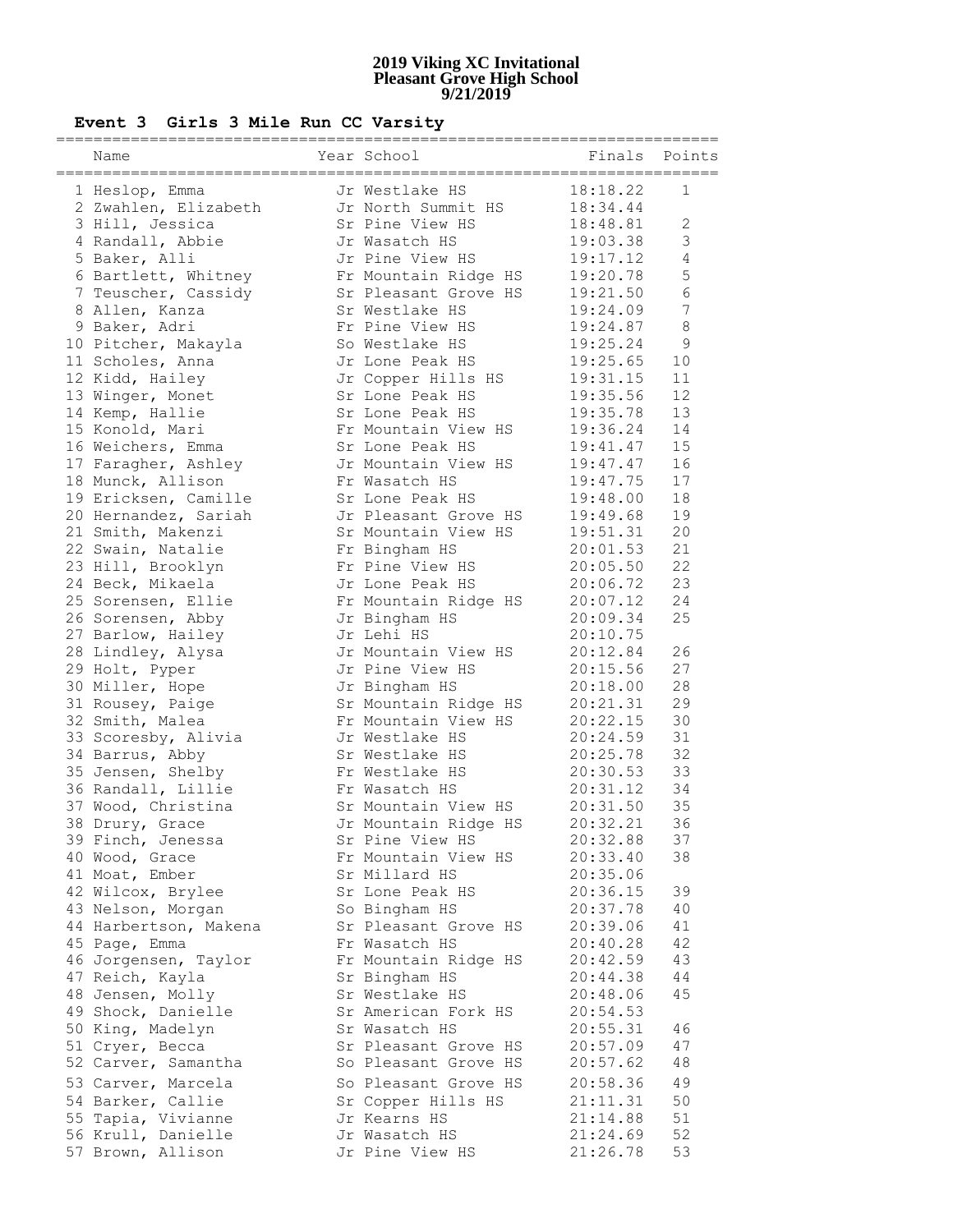| Event 3 Girls 3 Mile Run CC Varsity |                      |          |    |
|-------------------------------------|----------------------|----------|----|
| 58 Winters, Sarah                   | Jr North Summit HS   | 21:34.97 |    |
| 59 Steeves, Lauren                  | Jr Pleasant Grove HS | 21:35.52 | 54 |
| 60 Landa, Yexari                    | So Kearns HS         | 21:46.00 | 55 |
| 61 Wilson, Fiona                    | Sr Mountain Ridge HS | 21:55.15 | 56 |
| 62 Benson, Avery                    | Fr Bingham HS        | 21:57.03 | 57 |
| 63 Taylor, Riley                    | Fr Copper Hills HS   | 22:04.69 | 58 |
| 64 Brown, Bailey                    | Sr Bingham HS        | 22:06.06 | 59 |
| 65 Allen, Kierra                    | Sr Copper Hills HS   | 22:07.18 | 60 |
| 66 Harlin, Makayla                  | Sr Murray HS         | 22:13.47 | 61 |
| 67 Peterson, Paige                  | Fr Mountain Ridge HS | 22:14.75 | 62 |
| 68 Clark, Charity                   | Sr Lehi HS           | 22:22.00 |    |
| 69 Johnson, Kaitlin                 | Fr Copper Hills HS   | 22:25.66 | 63 |
| 70 Gray, Annalee                    | Jr Lehi HS           | 22:29.03 |    |
| 71 Price, Victoria                  | Sr Copper Hills HS   | 22:30.78 | 64 |
| 72 Gibson, Elyse                    | Fr Copper Hills HS   | 22:31.09 | 65 |
| 73 Dorrough, Savanna                | Jr Wasatch HS        | 22:36.78 | 66 |
| 74 Bowen, Lindsey                   | Sr Murray HS         | 23:43.72 | 67 |
| 75 Rubalcava, Alyssa                | Jr Murray HS         | 23:44.68 | 68 |
| 76 Hunt, Aimee                      | Jr Lehi HS           | 23:50.59 |    |
| 77 Richins, Amelia                  | Jr North Summit HS   | 23:56.31 |    |
| 78 Dallin, Breeley                  | Jr North Summit HS   | 24:00.09 |    |
| 79 Martinez, Alexa                  | Jr Kearns HS         | 24:49.03 | 69 |
| 80 Pratt, Alora                     | So Murray HS         | 24:52.34 | 70 |
| 81 Hughes, Ella                     | So Murray HS         | 25:14.22 | 71 |
| 82 Wellman, Julie                   | Sr Kearns HS         | 25:21.47 | 72 |
| 83 Hastings, Dani                   | Jr Kearns HS         | 27:56.03 | 73 |

Team Scores

| Rank Team                 | Total<br>=============== | $\mathbf{1}$   | 2               | 3  | 4  | $5^{\circ}$ | $*6$<br>==================== | $*7$ | $*8$ | $\star$ 9 |
|---------------------------|--------------------------|----------------|-----------------|----|----|-------------|------------------------------|------|------|-----------|
| 1 Pine View HS            | 63                       | 2              | 4               | 8  | 22 | 27          | 37                           | 53   |      |           |
| Total Time:<br>1:37:51.86 |                          |                |                 |    |    |             |                              |      |      |           |
| 19:34.38<br>Average:      |                          |                |                 |    |    |             |                              |      |      |           |
| 2 Lone Peak HS            | 68                       | 10             | 12              | 13 | 15 | 18          | 23                           | 39   |      |           |
| Total Time:<br>1:38:06.46 |                          |                |                 |    |    |             |                              |      |      |           |
| 19:37.30<br>Average:      |                          |                |                 |    |    |             |                              |      |      |           |
| 3 Westlake HS             | 80                       | $\mathbf{1}$   | $7\overline{ }$ | 9  | 31 | 32          | 33                           | 45   |      |           |
| Total Time: 1:37:57.92    |                          |                |                 |    |    |             |                              |      |      |           |
| 19:35.59<br>Average:      |                          |                |                 |    |    |             |                              |      |      |           |
| 4 Mountain View HS        | 106                      | 14             | 16              | 20 | 26 | 30          | 35                           | 38   |      |           |
| Total Time:<br>1:39:50.01 |                          |                |                 |    |    |             |                              |      |      |           |
| 19:58.01<br>Average:      |                          |                |                 |    |    |             |                              |      |      |           |
| 5 Mountain Ridge HS       | 137                      | 5 <sup>5</sup> | 24              | 29 | 36 | 43          | 56                           | 62   |      |           |
| Total Time: 1:41:04.01    |                          |                |                 |    |    |             |                              |      |      |           |
| 20:12.81<br>Average:      |                          |                |                 |    |    |             |                              |      |      |           |
| 6 Wasatch HS              | 142                      | 3              | 17              | 34 | 42 | 46          | 52                           | 66   |      |           |
| Total Time: 1:40:57.84    |                          |                |                 |    |    |             |                              |      |      |           |
| 20:11.57<br>Average:      |                          |                |                 |    |    |             |                              |      |      |           |
| 7 Bingham HS              | 158                      | 21             | 25              | 28 | 40 | 44          | 57                           | 59   |      |           |
| Total Time: 1:41:51.03    |                          |                |                 |    |    |             |                              |      |      |           |
| 20:22.21<br>Average:      |                          |                |                 |    |    |             |                              |      |      |           |
| 8 Pleasant Grove HS       | 161                      | 6              | 19              | 41 | 47 | 48          | 49                           | 54   |      |           |
| Total Time: 1:41:44.95    |                          |                |                 |    |    |             |                              |      |      |           |
| 20:20.99<br>Average:      |                          |                |                 |    |    |             |                              |      |      |           |
| 9 Copper Hills HS         | 242                      | 11             | 50              | 58 | 60 | 63          | 64                           | 65   |      |           |
| Total Time: 1:47:19.99    |                          |                |                 |    |    |             |                              |      |      |           |
| 21:28.00<br>Average:      |                          |                |                 |    |    |             |                              |      |      |           |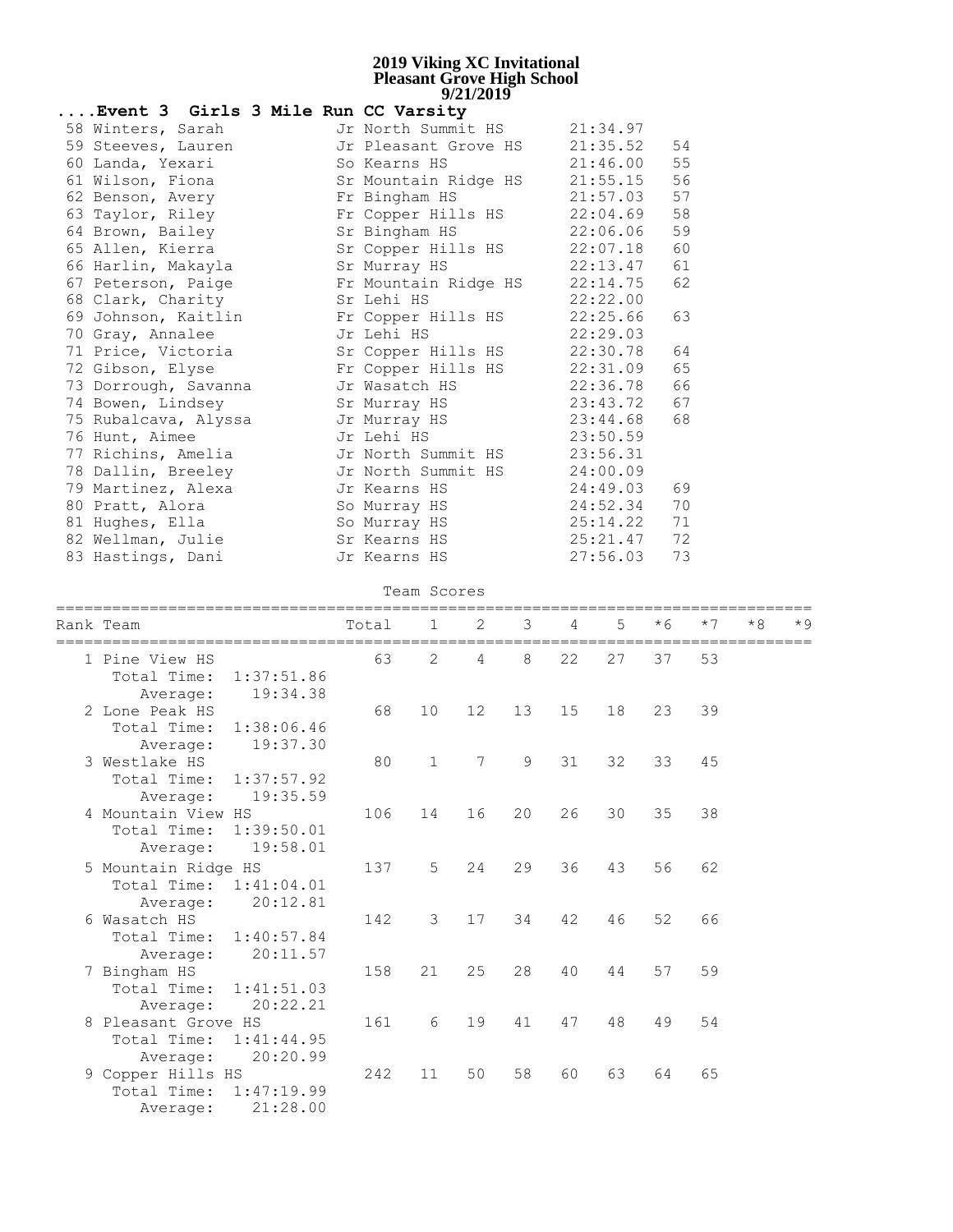| Event 3 Girls 3 Mile Run CC Varsity |                   |                    |  |  |
|-------------------------------------|-------------------|--------------------|--|--|
| 10 Kearns HS                        |                   | 320 51 55 69 72 73 |  |  |
| Total Time: 2:01:07.41              |                   |                    |  |  |
|                                     | Average: 24:13.49 |                    |  |  |
| 11 Murray HS                        |                   | 337 61 67 68 70 71 |  |  |
| Total Time: 1:59:48.43              |                   |                    |  |  |
|                                     | Average: 23:57.69 |                    |  |  |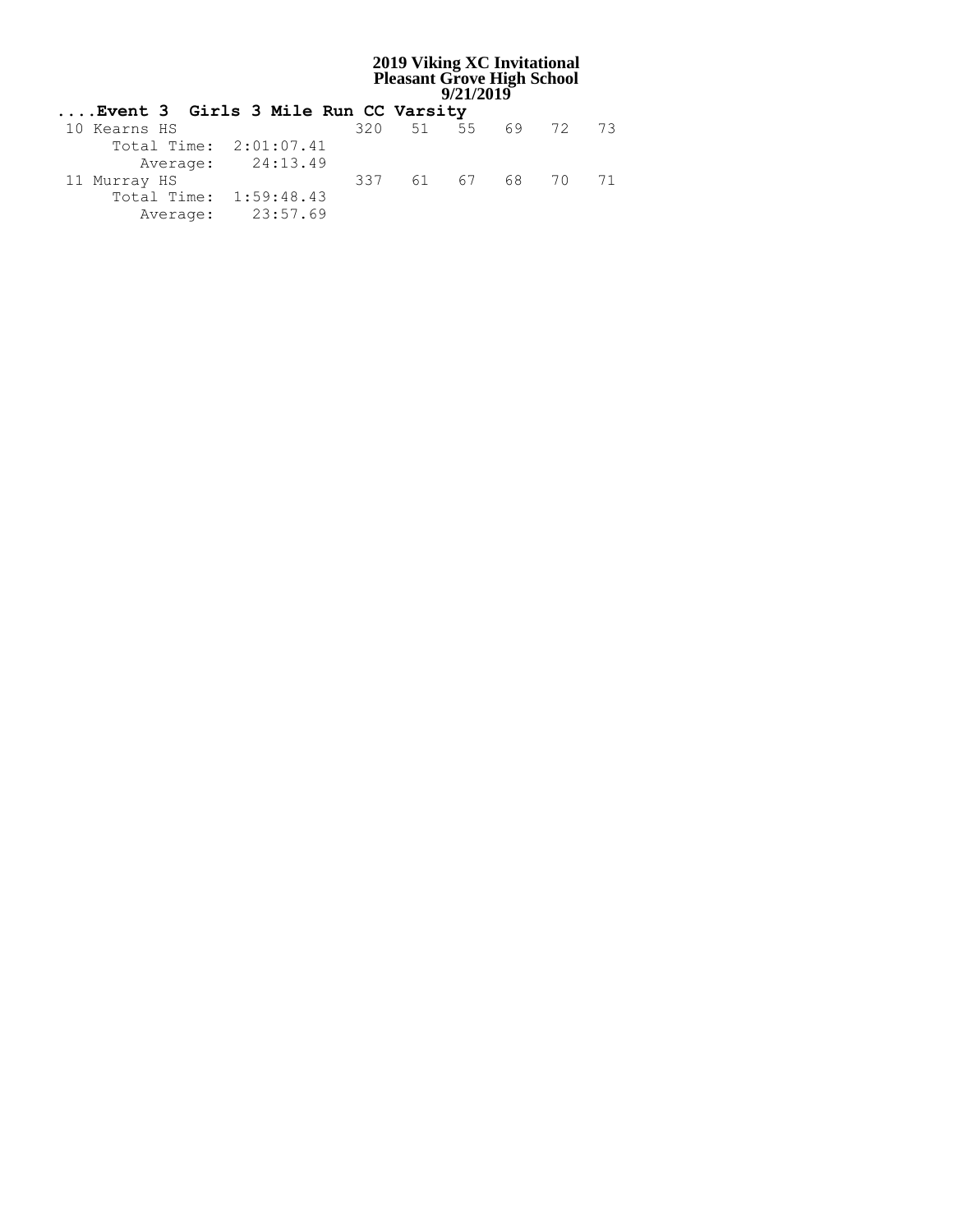# **Event 2 Boys 3 Mile Run CC JV Frosh/Soph**

| Name                                   | Year School                            | Finals Points                   |                |
|----------------------------------------|----------------------------------------|---------------------------------|----------------|
| 1 Fitzgarrald, Jayden                  | So American Fork HS                    | $=$ $=$ $=$ $=$ $=$<br>16:37.15 | 1              |
| 2 Hillhouse, Nathan                    | So Pleasant Grove HS                   | 17:07.62                        | 2              |
| 3 Harbertson, Trevin                   | So Pleasant Grove HS                   | 17:26.62                        | $\mathfrak{Z}$ |
| 4 Ralphs, Michael                      | Fr Millard HS                          | 17:33.91                        | $\overline{4}$ |
| 5 Pack, Kaden                          | So American Fork HS                    | 17:37.62                        | 5              |
| 6 Kim, Wilbert                         | So Lone Peak HS                        | 17:40.34                        | $\epsilon$     |
| 7 Perry, Jacob                         | So Mountain Ridge HS                   | 17:40.75                        | 7              |
| 8 Hiller, Collin                       | So Copper Hills HS                     | 17:44.22                        | $8\,$          |
| 9 Perkins, Keatyn                      | So Mountain Ridge HS                   | 17:44.90                        | $\overline{9}$ |
| 10 Carver, Steven                      | Fr Pleasant Grove HS                   | 17:47.31                        | 10             |
| 11 Thomas, Jared                       | So American Fork HS                    | 17:48.00                        | 11             |
| 12 Moat, Camden                        | Fr Millard HS                          | 17:49.12                        | 12             |
| 13 LeBaron, Bentley                    | So Mountain Ridge HS                   | 18:01.62                        | 13             |
| 14 Goode, Zack                         | So Wasatch HS                          | 18:01.93                        | 14             |
| 15 McCotter, Eastin                    | So Wasatch HS                          | 18:02.56                        | 15             |
| 16 Herzog, Ethan                       | So American Fork HS                    | 18:02.85                        | 16             |
| 17 Merkley, William                    | So American Fork HS                    | 18:08.72                        | 17             |
| 18 Rummler, Braden                     | So Lone Peak HS                        | 18:10.06                        | 18             |
| 19 Gibby, Eli                          | Fr Westlake HS                         | 18:11.62                        | 19             |
| 20 Condie, Spencer<br>21 West, Matthew | So Lone Peak HS<br>So American Fork HS | 18:12.02<br>18:13.75            | 20<br>21       |
| 22 Johansen, Benjamin                  | So Lehi HS                             | 18:14.87                        | 22             |
| 23 Rowe, Tyson                         | So Westlake HS                         | 18:17.84                        | 23             |
| 24 Durham, Chase                       | Fr Westlake HS                         | 18:18.56                        | 24             |
| 25 Erikson, Kyle                       | So Lone Peak HS                        | 18:21.34                        | 25             |
| 26 White, Cayleb                       | Fr Mountain Ridge HS                   | 18:22.59                        | 26             |
| 27 Salle, Kaden                        | Fr Westlake HS                         | 18:27.34                        | 27             |
| 28 Nelson, Kyler                       | Fr American Fork HS                    | 18:28.88                        | 28             |
| 29 Shelley, Ruel                       | Fr Lehi HS                             | 18:31.06                        | 29             |
| 30 Keate, Jackson                      | So Lone Peak HS                        | 18:34.50                        | 30             |
| 31 Spencer, Christian                  | So Wasatch HS                          | 18:34.96                        | 31             |
| 32 Palmer, Kason                       | So Copper Hills HS                     | 18:35.52                        | 32             |
| 33 Larson, Calder                      | So Mountain View HS                    | 18:36.52                        | 33             |
| 34 Sumsion, Michael                    | So Bingham HS                          | 18:45.56                        | 34             |
| 35 Allen, Hyrum                        | So Wasatch HS                          | 18:46.37                        | 35             |
| 36 Condie, Preston                     | Fr Lone Peak HS                        | 18:48.59                        | 36             |
| 37 Moore, Thomas                       | Fr Mountain View HS                    | 18:49.18                        | 37             |
| 38 Nebeker, Ethan                      | So Copper Hills HS                     | 18:49.43                        | 38             |
| 39 Miller, Korbin                      | So Mountain Ridge HS                   | 18:53.81                        | 39             |
| 40 Saumsiegle, Colin                   | Fr Mountain Ridge HS                   | 18:54.87                        | 40             |
| 41 Whitehead, Grant                    | Fr Lehi HS                             | 18:59.44                        | 41             |
| 42 Barragan, Brandon                   | So Mountain View HS                    | 18:59.81                        | 42             |
| 43 Begay, Noah                         | Fr Lehi HS                             | 19:00.68                        | 43             |
| 44 Eck, Adam                           | Fr American Fork HS                    | 19:01.31                        |                |
| 45 Smith, Seth                         | Fr American Fork HS                    | 19:01.90                        |                |
| 46 Wright, Seth                        | So Wasatch HS                          | 19:04.31                        | 44             |
| 47 McArthur, Jake                      | So Pleasant Grove HS                   | 19:05.40                        | 45             |
| 48 Bybee, Braxton                      | Fr Lone Peak HS                        | 19:09.09                        | 46             |
| 49 Ungerman, Joseph                    | Fr Mountain Ridge HS                   | 19:10.91                        | 47             |
| 50 Waite, Mack                         | Fr Mountain View HS                    | 19:11.28                        | 48             |
| 51 Robertson, Kayston                  | So Westlake HS<br>Fr Millard HS        | 19:11.81                        | 49<br>50       |
| 52 Josse, Owen                         |                                        | 19:12.16                        |                |
| 53 Jones, Michael                      | So Westlake HS                         | 19:13.12                        | 51             |
| 54 Duvall, Jj                          | Fr Lehi HS                             | 19:13.65                        | 52             |
| 55 Daniels, Jonathan                   | Fr Lone Peak HS                        | 19:16.65                        |                |
| 56 Richards, Carter                    | So Pleasant Grove HS                   | 19:21.09                        | 53<br>54       |
| 57 Boren, Nathan                       | Fr Pleasant Grove HS                   | 19:21.81                        |                |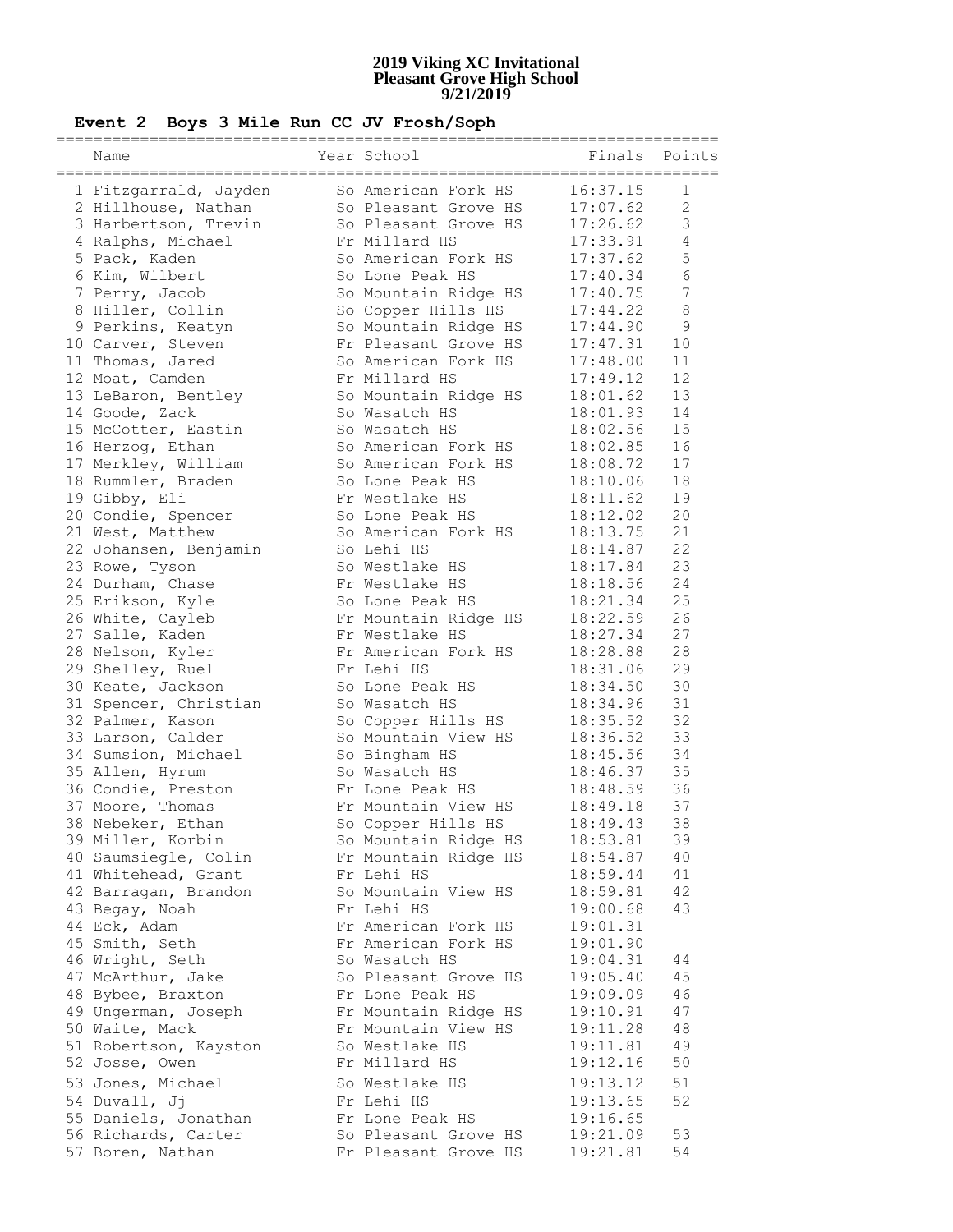| Event 2 Boys 3 Mile Run CC JV Frosh/Soph |                      |          |    |
|------------------------------------------|----------------------|----------|----|
| 58 Casper, Jaron                         | So Lehi HS           | 19:23.28 | 55 |
| 59 Smith, James                          | So Mountain View HS  | 19:23.68 | 56 |
| 60 Horner, Kayden                        | Fr Wasatch HS        | 19:24.66 | 57 |
| 61 Breeze, Preston                       | So Copper Hills HS   | 19:32.28 | 58 |
| 62 Alba, Hunter                          | So Bingham HS        | 19:37.15 | 59 |
| 63 Renzo, Tyson                          | Fr Copper Hills HS   | 19:39.00 | 60 |
| 64 Williams, Conner                      | Fr Mountain View HS  | 19:39.43 | 61 |
| 65 Hall, Ethan                           | Fr Mountain Ridge HS | 19:40.09 |    |
| 66 Bell, Evan                            | So Millard HS        | 19:40.68 | 62 |
| 67 Leavitt, Ryan                         | So Lone Peak HS      | 19:44.47 |    |
| 68 Knighton, Jared                       | So Bingham HS        | 19:45.09 | 63 |
| 69 Rawlings, Zach                        | So Millard HS        | 19:48.94 | 64 |
| 70 Smith, Braden                         | Fr Copper Hills HS   | 19:49.90 | 65 |
| 71 Bowen, Jack                           | So Murray HS         | 19:50.20 | 66 |
| 72 Kemp, Steven                          | So Lone Peak HS      | 19:51.84 |    |
| 73 Hudson, Jacob                         | Fr Westlake HS       | 19:52.18 | 67 |
| 74 Olschewski, Hunter                    | So Bingham HS        | 19:52.65 | 68 |
| 75 Adams, Samuel                         | So Copper Hills HS   | 19:53.59 | 69 |
| 76 Bertola, Kyle                         | Fr Lehi HS           | 19:56.75 | 70 |
| 77 Rasmussen, John                       | So Lone Peak HS      | 19:57.17 |    |
| 78 Burgess, Caleb                        | So Murray HS         | 19:57.50 | 71 |
| 79 Kartchner, Chase                      | So Bingham HS        | 19:57.72 | 72 |
| 80 Tapia, Jesus                          | So Kearns HS         | 19:58.87 | 73 |
| 81 Robertson, Benjamin                   | Fr American Fork HS  | 19:59.87 |    |
| 82 Webb, Parker                          | So Wasatch HS        | 20:02.37 | 74 |
| 83 Jeffs, Toby                           | So Mountain Ridge HS | 20:02.68 |    |
| 84 Briggs, Brody                         | So Pleasant Grove HS | 20:03.90 | 75 |
| 85 Funk, Ethan                           | So Lone Peak HS      | 20:05.31 |    |
| 86 Meyers, Russell                       | So Kearns HS         | 20:05.87 | 76 |
| 87 Flanagan, Logan                       | Fr Copper Hills HS   | 20:12.56 |    |
| 88 Denison, Jaden                        | So Bingham HS        | 20:13.15 | 77 |
| 89 Willoughby, Parker                    | So Westlake HS       | 20:13.80 |    |
| 90 Mathis, Carson                        | So Copper Hills HS   | 20:19.12 |    |
| 91 Novotne, Matthew                      | So Lehi HS           | 20:21.78 |    |
| 92 Adamson, Ethan                        | So Pleasant Grove HS | 20:31.53 |    |
| 93 Stoddard, Clayton                     | So Murray HS         | 20:33.59 | 78 |
| 94 Andersen, Shawn                       | Fr Mountain Ridge HS | 20:34.75 |    |
| 95 Tarr, Caleb                           | So Mountain Ridge HS | 20:36.22 |    |
| 96 Crowther, Dylan                       | Fr American Fork HS  | 20:40.88 |    |
| 97 Morgan, Conner                        | So Lone Peak HS      | 20:41.43 |    |
| 98 Morgan, Brayden                       | Fr Copper Hills HS   | 20:42.52 |    |
| 99 Larson, Brendan                       | So Pleasant Grove HS | 20:44.38 |    |
| 100 Ovalle, Samuel                       | So Kearns HS         | 20:44.84 | 79 |
| 101 Wilde, Caiden                        | So Copper Hills HS   | 20:45.93 |    |
| 102 Davis, Jordan                        | So Copper Hills HS   | 20:51.06 |    |
| 103 Hansen, Warren                       | So American Fork HS  | 20:54.12 |    |
| 104 Whimpey, Drew                        | Fr Wasatch HS        | 20:54.75 |    |
| 105 Flores, Oscar                        | Fr Kearns HS         | 20:56.28 | 80 |
| 106 Brown, Manden                        | Fr Tintic HS         | 20:56.87 | 81 |
| 107 Parker, Ben                          | Fr Lone Peak HS      | 20:57.24 |    |
| 108 Lee, Kolby                           | Fr Lehi HS           | 20:57.52 |    |
| 109 Memmott, Carson                      | Fr Westlake HS       | 20:58.06 |    |
| 110 Tew, Jaron                           | So Lone Peak HS      | 20:58.65 |    |
| 111 Wadsworth, Koy                       | So North Summit HS   | 21:00.37 | 82 |
| 112 Peeler, Tanner                       | Fr Lone Peak HS      | 21:06.78 |    |
| 113 Bullock, Tyson                       | Fr Bingham HS        | 21:08.34 | 83 |
| 114 Christensen, Will                    | So Westlake HS       | 21:08.65 |    |
| 115 Olsen, Nils                          | Fr Mountain Ridge HS | 21:13.91 |    |
| 116 Mitchell, Ryan                       | Fr Pleasant Grove HS | 21:15.34 |    |
| 117 Terry, Sam                           | So Lone Peak HS      | 21:17.66 |    |
| 118 Johnston, Aaron                      | So Westlake HS       | 21:24.62 |    |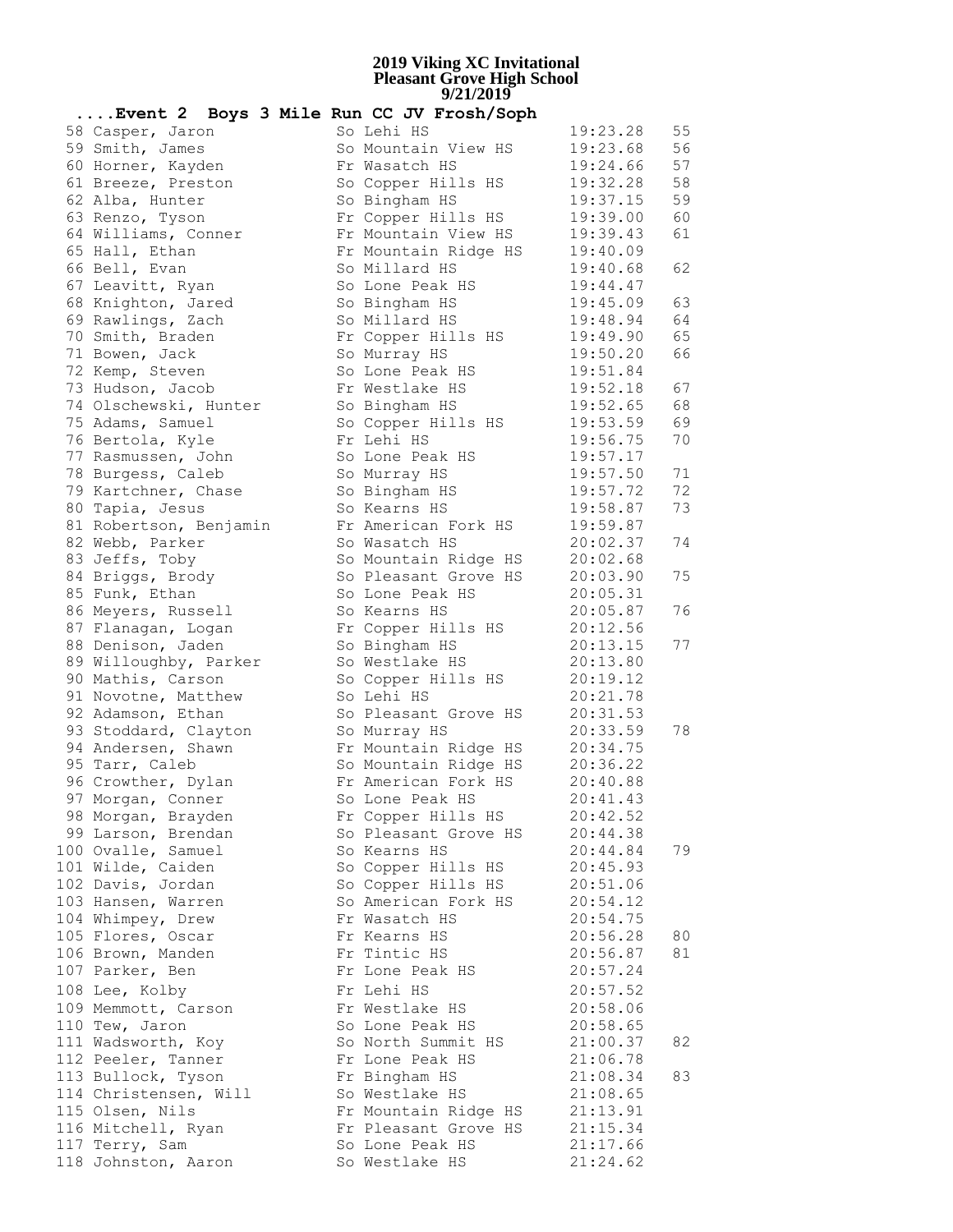| Event 2 Boys 3 Mile Run CC JV Frosh/Soph |                                |          |     |
|------------------------------------------|--------------------------------|----------|-----|
| 119 Fair, Carter                         | Fr Merit College Prep          | 21:34.50 |     |
| 120 Snell, Cooper                        | So Tintic HS                   | 21:39.00 | 84  |
| 121 Smith, Benjamin                      | Fr Lone Peak HS                | 21:43.15 |     |
| 122 Jones, Riley                         | So Lone Peak HS                | 21:46.06 |     |
| 123 Schmelter, Weston                    | Fr Copper Hills HS             | 21:46.68 |     |
| 124 Fine, Daniel                         | Fr North Summit HS             | 21:47.75 | 85  |
| 125 Ohran, Bronson                       | So Mountain View HS            | 21:48.34 | 86  |
| 126 Merrill, Kisaac                      | So Copper Hills HS             | 21:49.31 |     |
| 127 Christen, Ryan                       | Fr Pleasant Grove HS           | 21:49.64 |     |
| 128 Larson, Hayden                       | So Pleasant Grove HS           | 21:51.50 |     |
| 129 Campbell, Garrett                    | Fr Mountain Ridge HS           | 21:53.46 |     |
| 130 Bradshaw, Quinn                      | Fr Wasatch HS                  | 21:55.69 |     |
| 131 Sidwell, Benjamin                    | So Lone Peak HS                | 22:01.06 |     |
| 132 Martin, Davis                        | So Mountain Ridge HS 22:01.43  |          |     |
| 133 Strang, Ethan                        | Fr Mountain Ridge HS 22:01.72  |          |     |
| 134 Clark, Tanner                        | Fr Merit College Prep 22:04.02 |          |     |
| 135 Allen, Parker                        | Fr Lone Peak HS                | 22:10.78 |     |
| 136 Bird, Henry                          | So Wasatch HS                  | 22:11.09 |     |
| 137 DeWitt, Tate                         | So Westlake HS                 | 22:15.00 |     |
| 138 Collette, Jonah                      | So Murray HS                   | 22:32.03 | 87  |
| 139 LeBarge, Logan                       | So Wasatch HS                  | 22:32.46 |     |
| 140 Harding, Josh                        | So Murray HS                   | 22:32.90 | 88  |
| 141 Taylor, Peyton                       | So North Summit HS             | 22:35.37 | 89  |
| 142 Hillam, Andrew                       | Fr Lone Peak HS                | 22:36.62 |     |
| 143 Hone, Porter                         | So North Summit HS             | 22:44.22 | 90  |
| 144 Murphy, Colin                        | Fr Maeser Prep Acad            | 22:48.12 | 91  |
| 145 Leman, Caleb                         | Fr Merit College Prep 22:48.37 |          |     |
| 146 Fuller, Jackson                      | So Lehi HS                     | 22:51.15 |     |
| 147 Pierce, Trevor                       | So American Heritage           | 22:52.38 |     |
| 148 Smith, Benjamin                      | So Copper Hills HS             | 22:52.93 |     |
| 149 Ritzman, Alex                        | So North Summit HS             | 22:54.81 | 92  |
| 150 Porter, Bridger                      | So Murray HS                   | 22:55.37 | 93  |
| 151 Sutton, Aidan                        | Fr Lone Peak HS                | 23:02.31 |     |
| 152 Wakeman, Kai                         | So Telos Academy               | 23:11.00 |     |
| 153 Foote, Alex                          | So Maeser Prep Acad            | 23:11.44 | 94  |
| 154 Floyed, Ben                          | Fr Lone Peak HS                | 23:22.62 |     |
| 155 Brinkerhoff, Brady                   | Fr Lone Peak HS                | 23:26.94 |     |
| 156 Tingey, Brandon                      | Fr Murray HS                   | 23:27.21 | 95  |
| 157 Kurrus, Matthew                      | So Telos Academy               | 23:28.81 |     |
| 158 Umlah, Matthew                       | Fr Kearns HS                   | 23:29.28 | 96  |
| 159 Baker, Justin                        | Fr Maeser Prep Acad            | 23:32.06 | 97  |
| 160 Pitcher, Andrew                      | So Maeser Prep Acad            | 23:36.03 | 98  |
| 161 Hanson, Jacob                        | Fr Murray HS                   | 23:37.15 |     |
| 162 Atkinson, Tanner                     | Fr Wasatch HS                  | 23:43.69 |     |
| 163 Smith, Luke                          | Fr Lone Peak HS                | 23:44.21 |     |
| 164 Jacobs, Gabe                         | So Murray HS                   | 23:47.66 |     |
| 165 Moss, Payton                         | Fr Lehi HS                     | 23:49.47 |     |
| 166 Gottfredson, Scott                   | So Maeser Prep Acad            | 23:50.00 | 99  |
| 167 Patterson, Brian                     | Fr Wasatch HS                  | 23:52.66 |     |
| 168 Lowry, Ryan                          | So Copper Hills HS             | 23:53.18 |     |
| 169 Ellis, Jason                         | Fr Wasatch HS                  | 23:55.15 |     |
| 170 Taylor, Dyllan                       | So Mountain View HS            | 23:56.21 |     |
| 171 Scholes, Keaton                      | Fr Copper Hills HS             | 23:57.72 |     |
| 172 Barney, Jacob                        | So Mountain View HS            | 24:01.50 |     |
| 173 McWhirter, Ryan                      | So North Summit HS             | 24:22.18 | 100 |
| 174 Smucker, Patrick                     | So Telos Academy               | 25:01.00 |     |
| 175 Reyes, Isaac                         | Fr American Heritage           | 25:01.56 |     |
| 176 Ruf, Brolen                          | So North Summit HS             | 25:08.51 | 101 |
| 177 Binger, Sam                          | So Telos Academy               | 25:33.63 |     |
| 178 Noonan, Jack                         | Fr Freedom Prep                | 25:34.83 |     |
| 179 Chambers, Eddie                      | Fr Tintic HS                   | 25:56.34 | 102 |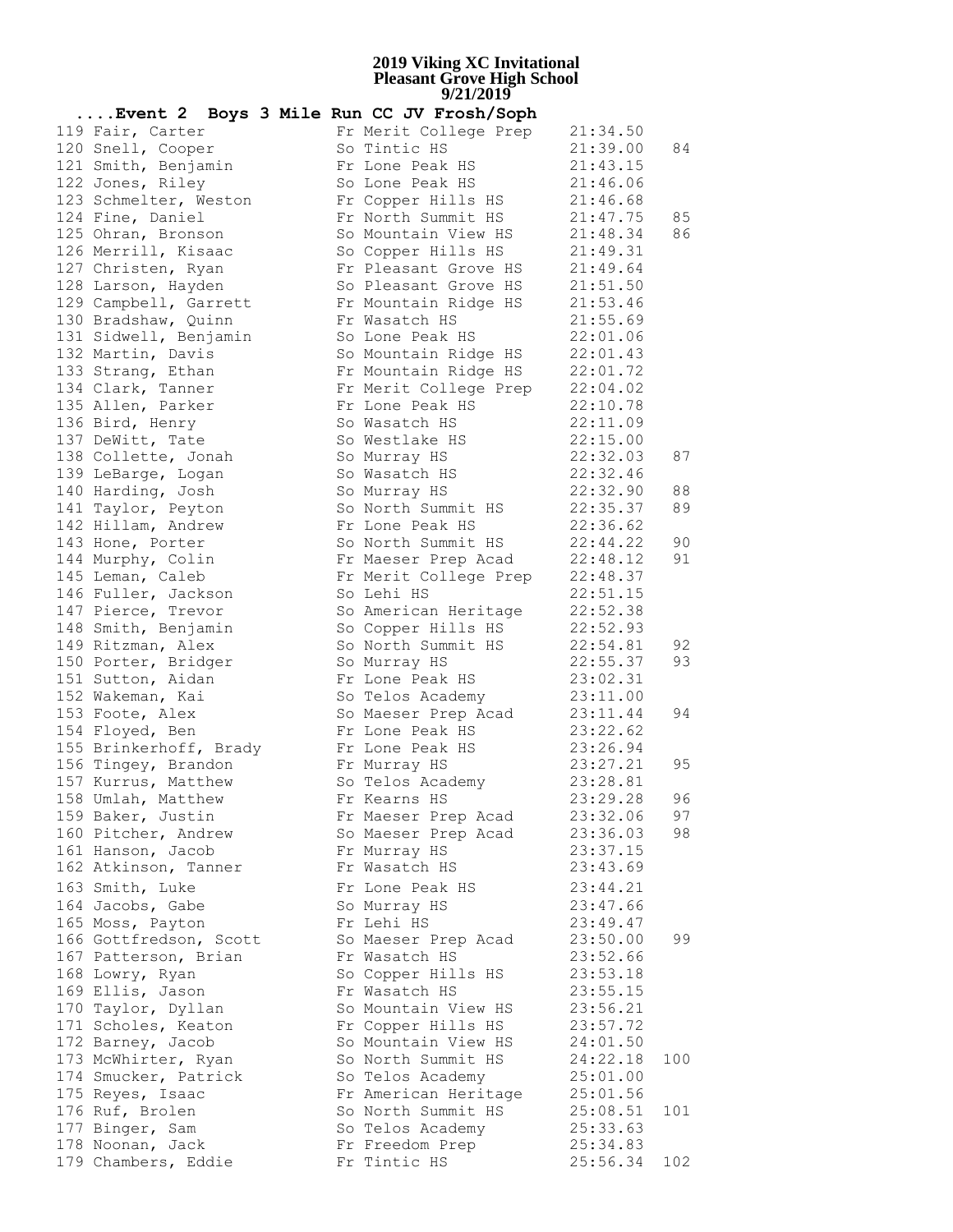|                                                     | Event 2 Boys 3 Mile Run CC JV Forsh/Soph                                 |                                                                  |                 |    |    |    |                                  |     |      |    |  |
|-----------------------------------------------------|--------------------------------------------------------------------------|------------------------------------------------------------------|-----------------|----|----|----|----------------------------------|-----|------|----|--|
|                                                     | 180 McCurdy, Jake<br>181 Sandgren, Isaac<br>182 Larsen, Andrew           | So North Summit HS<br>So Mountain View HS<br>Fr Maeser Prep Acad |                 |    |    |    | 26:19.63<br>27:34.75<br>27:36.00 | 103 |      |    |  |
|                                                     | 183 Evans, Will<br>184 Bosworth, Keldon<br>185 Rowe, Aiden               | Fr North Summit HS<br>So North Summit HS<br>Fr Bingham HS        |                 |    |    |    | 27:49.74<br>28:02.58<br>28:11.40 |     |      |    |  |
|                                                     | 186 Fergus, Jaxson<br>187 Jensen, Brandon<br>188 Despain, Aiden          | Fr Freedom Prep<br>Fr Copper Hills HS<br>So Tintic HS            |                 |    |    |    | 28:23.53<br>28:53.09<br>29:13.69 | 104 |      |    |  |
|                                                     | 189 Best, Jordan<br>190 Dent, Talmage<br>191 Young, Aidan                | So Murray HS<br>Fr North Summit HS<br>So Tintic HS               |                 |    |    |    | 30:19.81<br>30:37.75<br>37:59.01 | 105 |      |    |  |
|                                                     | 192 Coletti, Gabriel                                                     | Fr Freedom Prep                                                  |                 |    |    |    | 37:59.01                         |     |      |    |  |
| Team Scores<br>=======================<br>========= |                                                                          |                                                                  |                 |    |    |    |                                  |     |      |    |  |
|                                                     | Rank Team<br>===========================                                 | Total                                                            | 1               | 2  | 3  | 4  | 5                                | * 6 | $*7$ | *8 |  |
|                                                     | 1 American Fork HS<br>Total Time: 1:28:14.34<br>17:38.87<br>Average:     | 50                                                               | $\mathbf{1}$    | 5  | 11 | 16 | 17                               | 21  | 28   |    |  |
|                                                     | 2 Mountain Ridge HS<br>Total Time:<br>1:30:43.67<br>18:08.74<br>Average: | 94                                                               | 7               | 9  | 13 | 26 | 39                               | 40  | 47   |    |  |
|                                                     | 3 Lone Peak HS<br>1:30:58.26<br>Total Time:<br>18:11.66<br>Average:      | 99                                                               | 6               | 18 | 20 | 25 | 30                               | 36  | 46   |    |  |
|                                                     | 4 Pleasant Grove HS<br>Total Time:<br>1:30:48.04<br>18:09.61<br>Average: | 113                                                              | 2               | 3  | 10 | 45 | 53                               | 54  | 75   |    |  |
|                                                     | 5 Wasatch HS<br>Total Time:<br>1:32:30.13<br>18:30.03<br>Average:        | 139                                                              | 14              | 15 | 31 | 35 | 44                               | 57  | 74   |    |  |
|                                                     | 6 Westlake HS<br>Total Time:<br>1:32:27.17<br>18:29.44<br>Average:       | 142                                                              | 19              | 23 | 24 | 27 | 49                               | 51  | 67   |    |  |
|                                                     | 7 Lehi HS<br>Total Time:<br>1:33:59.70<br>18:47.94<br>Average:           | 187                                                              | 22              | 29 | 41 | 43 | 52                               | 55  | 70   |    |  |
|                                                     | 8 Millard HS<br>Total Time:<br>1:34:04.81<br>18:48.97<br>Average:        | 192                                                              | $4\overline{4}$ | 12 | 50 | 62 | 64                               |     |      |    |  |
|                                                     | 9 Copper Hills HS<br>Total Time:<br>1:34:20.45<br>18:52.09<br>Average:   | 196                                                              | 8               | 32 | 38 | 58 | 60                               | 65  | 69   |    |  |
|                                                     | 10 Mountain View HS<br>Total Time:<br>1:35:00.47<br>19:00.10<br>Average: | 216                                                              | 33              | 37 | 42 | 48 | 56                               | 61  | 86   |    |  |
|                                                     | 11 Bingham HS<br>Total Time:<br>1:37:58.17<br>19:35.64<br>Average:       | 296                                                              | 34              | 59 | 63 | 68 | 72                               | 77  | 83   |    |  |
|                                                     | 12 Murray HS<br>Total Time:<br>1:45:26.22<br>21:05.25<br>Average:        | 390                                                              | 66              | 71 | 78 | 87 | 88                               | 93  | 95   |    |  |
|                                                     | 13 Kearns HS<br>Total Time:<br>1:45:15.15<br>21:03.03<br>Average:        | 404                                                              | 73              | 76 | 79 | 80 | 96                               |     |      |    |  |
|                                                     | 14 North Summit HS<br>1:51:02.52<br>Total Time:<br>22:12.51<br>Average:  | 438                                                              | 82              | 85 | 89 | 90 | 92                               | 100 | 101  |    |  |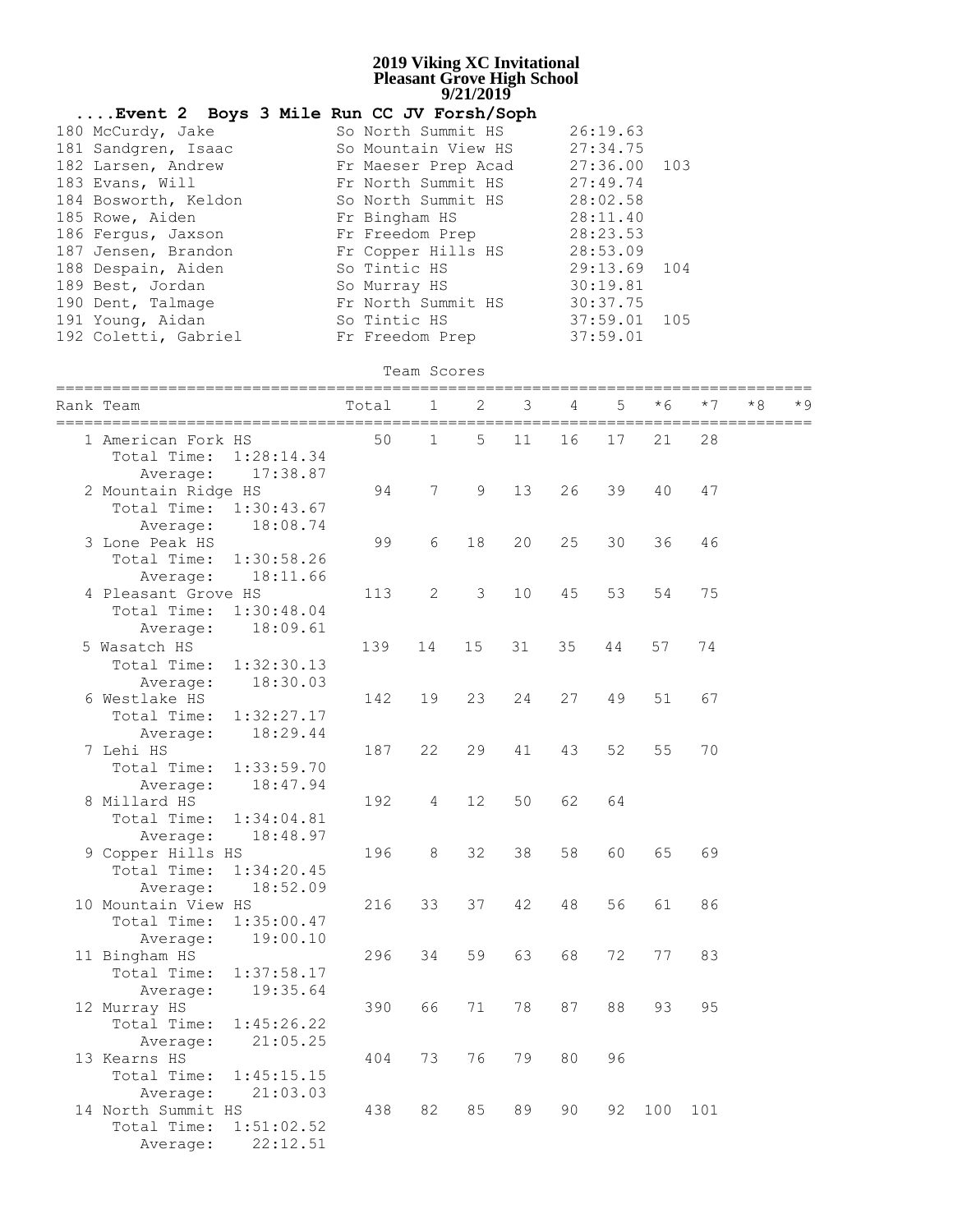| Event 2 Boys 3 Mile Run CC JV Frosh/Soph |                        |  |  |  |
|------------------------------------------|------------------------|--|--|--|
| 15 Tintic HS                             | 476 81 84 102 104 105  |  |  |  |
| Total Time: 2:15:44.91                   |                        |  |  |  |
| Average: 27:08.99                        |                        |  |  |  |
| 16 Maeser Prep Acad                      | 479 91 94 97 98 99 103 |  |  |  |
| Total Time: 1:56:57.65                   |                        |  |  |  |
| Average: 23:23.53                        |                        |  |  |  |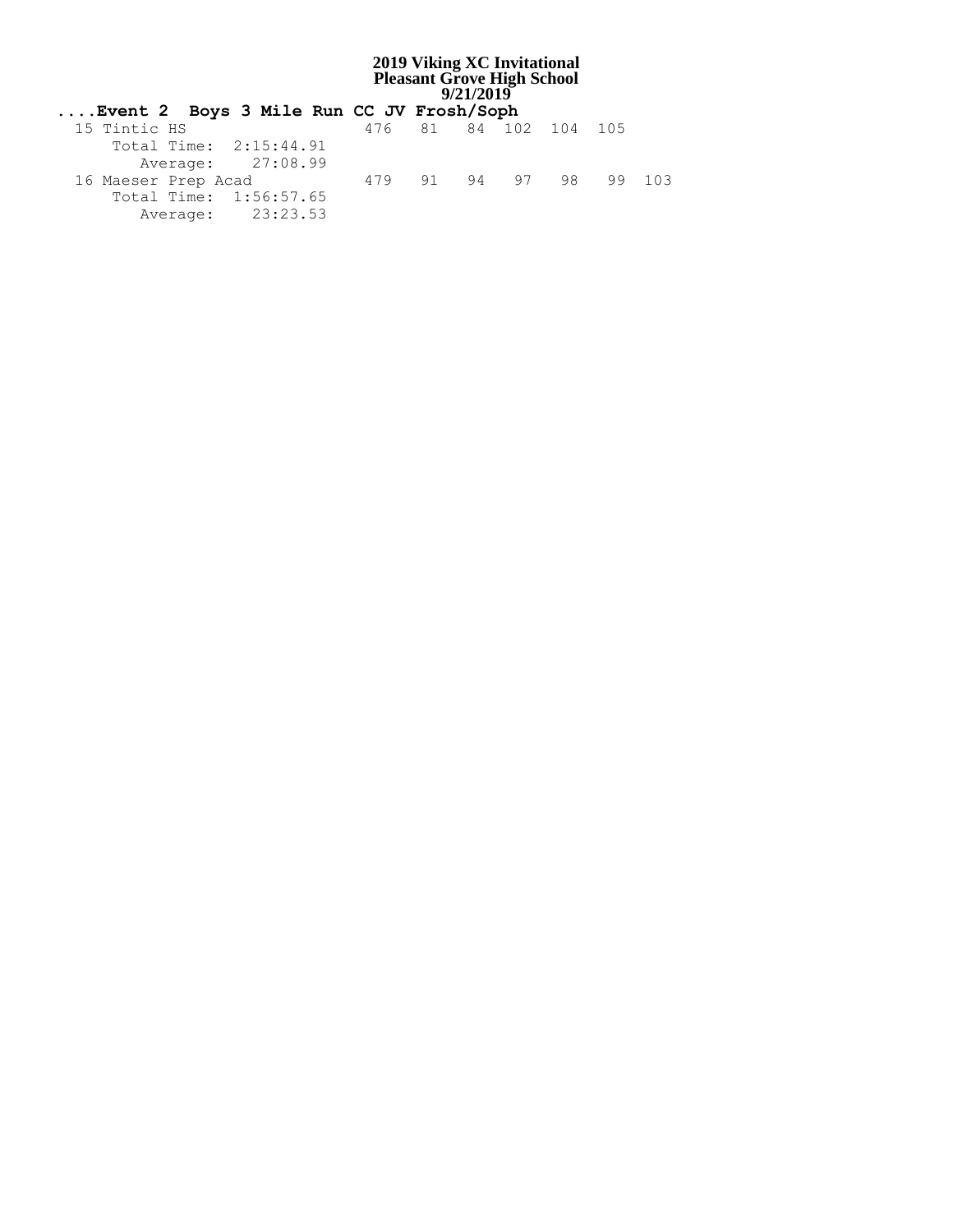| Name                      | Year School          |                      | Finals Points  |
|---------------------------|----------------------|----------------------|----------------|
| 1 Jolley, Ryan            | Jr American Fork HS  | 16:39.25             | 1              |
| 2 Spiesman, Tim           | Jr American Fork HS  | 17:03.88             | 2              |
| 3 Weldon, Conner          | Jr Wasatch HS        | 17:21.72             | $\mathfrak{Z}$ |
| 4 Miller, Ashton          | Jr American Fork HS  | 17:23.91             | $\overline{4}$ |
| 5 Call, Jay               | Sr Westlake HS       | 17:27.53             | 5              |
| 6 Blackhurst, Brayden     | Jr American Fork HS  | 17:30.69             | 6              |
| 7 Foote, Jonathan         | Sr Lone Peak HS      | 17:34.50             | 7              |
| 8 Calton, Tyler           | Jr Mountain Ridge HS | 17:35.75             | $8\,$          |
| 9 Crowther, Caleb         | Sr American Fork HS  | 17:40.91             | $\mathsf 9$    |
| 10 Lewis, Joseph          | Sr Mountain View HS  | 17:52.12             | 10             |
| 11 Ohran, Connor          | Sr Mountain View HS  | 17:54.18             | 11             |
| 12 Pace, Aden             | Jr Mountain Ridge HS | 18:02.91             | 12             |
|                           | Sr Mountain View HS  |                      | 13             |
| 13 Williams, Carson       |                      | 18:04.22<br>18:06.38 | 14             |
| 14 Edge, Oscar            | Sr Bingham HS        |                      |                |
| 15 Wood, Keeya            | Jr Mountain View HS  | 18:06.78             | 15<br>16       |
| 16 Jensen, Ozkar          | Jr Westlake HS       | 18:07.61             | 17             |
| 17 Seiter, Preston        | Jr Westlake HS       | 18:09.81             |                |
| 18 George, Jackson        | Sr Mountain View HS  | 18:10.84             | 18             |
| 19 Danielson, Jace        | Jr Copper Hills HS   | 18:13.31             | 19             |
| 20 Hilbig, Nathan         | Jr Copper Hills HS   | 18:14.21             | 20             |
| 21 Abel, Andrew           | Jr American Fork HS  | 18:17.28             | 21             |
| 22 Peck, Lucas            | Jr American Fork HS  | 18:18.59             | 22             |
| 23 Jones, Chad            | Jr Lehi HS           | 18:19.15             | 23             |
| 24 Braithwaite, Daniel    | Jr Mountain Ridge HS | 18:19.46             | 24             |
| 25 Prosser, Tye           | Jr Lone Peak HS      | 18:19.82             | 25             |
| 26 Bird, Sam              | Sr Lone Peak HS      | 18:20.24             | 26             |
| 27 Mott, Oliver           | Jr Lone Peak HS      | 18:22.43             | 27             |
| 28 Bailey, Joseph         | Sr Mountain View HS  | 18:24.78             | 28             |
| 29 McGrath, Calvin        | Sr Lone Peak HS      | 18:31.03             | 29             |
| 30 Turner, Ryan           | Sr Westlake HS       | 18:34.18             | 30             |
| 31 Cooper, Owen           | Jr Bingham HS        | 18:39.69             | 31             |
| 32 Watts, Merrick         | Sr Copper Hills HS   | 18:39.93             | 32             |
| 33 Jones, David           | Jr Westlake HS       | 18:40.18             | 33             |
| 34 Casillas, Adrian       | Sr Pleasant Grove HS | 18:43.78             | 34             |
| 35 Holmes, Mason          | Sr Lehi HS           | 18:44.02             | 35             |
| 36 Hokanson, Caleb        | Sr Westlake HS       | 18:44.59             | 36             |
| 37 Willis, Jaxson         | Jr Westlake HS       | 18:45.01             | 37             |
| 38 Griffin, Aidan         | Sr Mountain Ridge HS | 18:47.46             | 38             |
| 39 West, Caleb            | Sr Wasatch HS        | 18:47.93             | 39             |
| 40 Miner, McKay           | Jr American Fork HS  | 18:49.78             |                |
| 41 Miller, Miles          | So Bingham HS        | 18:53.62             | 40             |
| 42 Maylett, Carson        | Sr Copper Hills HS   | 18:56.28             | 41             |
| 43 Bastian, Cragun        | Sr American Fork HS  | 19:00.91             |                |
| 44 Hickenlooper, Benjamin | Sr Copper Hills HS   | 19:01.59             | 42             |
| 45 Clark, Thomas          | Sr Westlake HS       | 19:04.86             |                |
| 46 Saumsiegle, Connor     | Jr Mountain Ridge HS | 19:05.09             | 43             |
| 47 Brands, Eric           | Sr Copper Hills HS   | 19:11.97             | 44             |
| 48 Jarvis, Caeden         | Jr Wasatch HS        | 19:16.31             | 45             |
| 49 McKellar, Tim          | Jr Murray HS         | 19:18.69             | 46             |
| 50 Jensen, Hunter         | Sr Bingham HS        | 19:20.28             | 47             |
| 51 Harper, Dustin         | Sr Westlake HS       | 19:21.18             |                |
| 52 Peterson, Ben          | Jr Mountain Ridge HS | 19:25.81             | 48             |
| 53 McKinnon, Enoch        | Jr Mountain Ridge HS | 19:26.09             | 49             |
| 54 Medina, Ivan           | Sr Kearns HS         | 19:31.69             |                |
| 55 Humphries, Lucas       | Jr Copper Hills HS   | 19:32.75             | 50             |
| 56 Davis, Spencer         | Sr Lone Peak HS      | 19:34.78             | 51             |
| 57 Greenwood, Bryson      | Jr Mountain View HS  | 19:36.72             | 52             |
| 58 Brown, Josh            | Jr Pleasant Grove HS | 19:44.38             | 53             |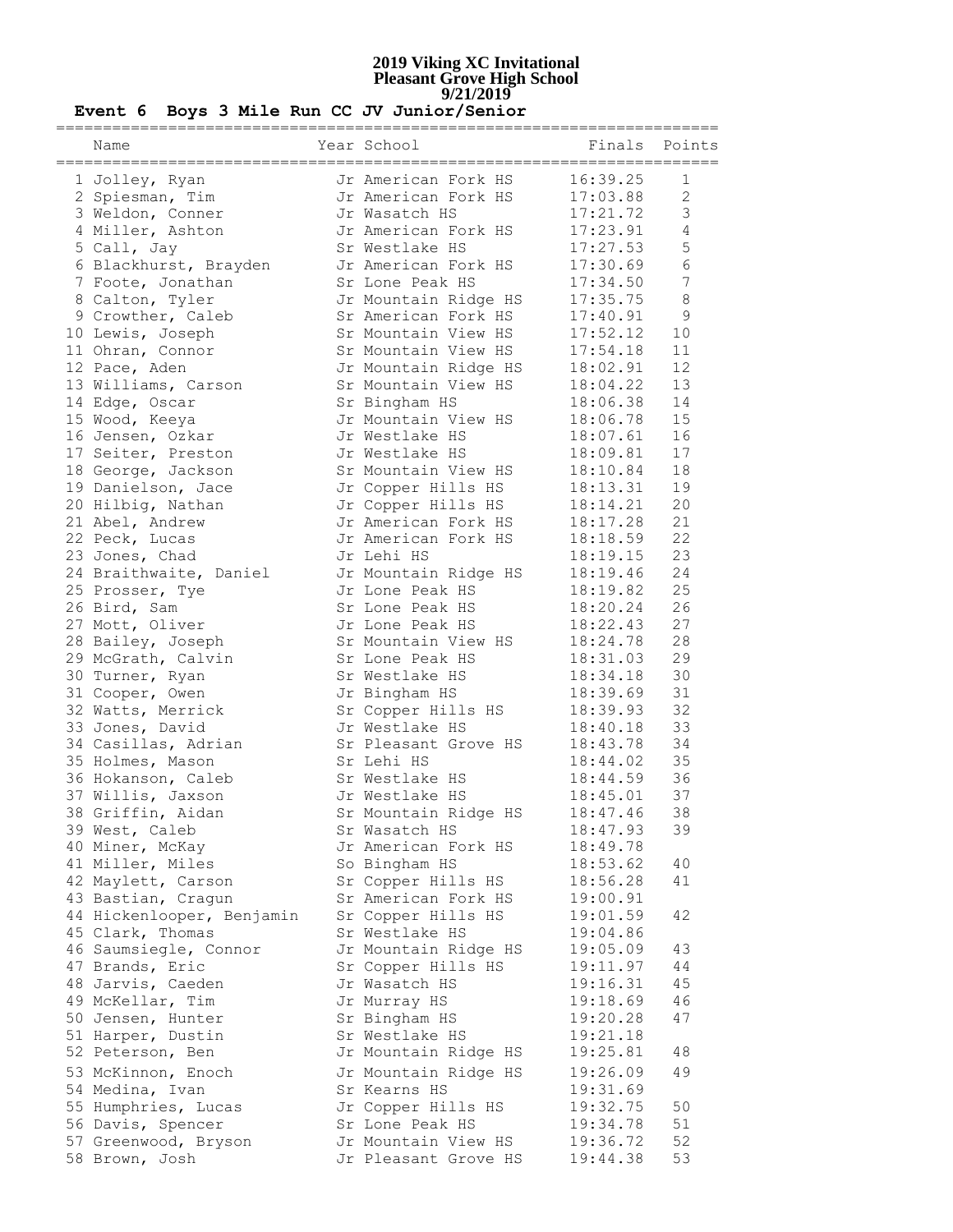| Event 6 Boys 3 Mile Run CC JV Junior/Senior |  |  |                |                      |          |    |
|---------------------------------------------|--|--|----------------|----------------------|----------|----|
| 59 Hansen, Seth                             |  |  | Sr Bingham HS  |                      | 19:45.37 | 54 |
| 60 Woodall, Michael                         |  |  |                | Jr Mountain Ridge HS | 19:48.78 |    |
| 61 Beagley, Brandon                         |  |  |                | Jr Mountain Ridge HS | 19:54.59 |    |
| 62 Patterson, Hunter                        |  |  | Jr Wasatch HS  |                      | 19:57.12 | 55 |
| 63 Walker, Jaggur                           |  |  |                | Sr Pleasant Grove HS | 19:58.56 | 56 |
| 64 Gundaker, Joshua                         |  |  |                | Sr Mountain View HS  | 19:59.09 |    |
| 65 Butler, McKay                            |  |  | Sr Kearns HS   |                      | 19:59.40 |    |
| 66 Kilholm, Zach                            |  |  |                | Jr Mountain Ridge HS | 20:00.00 |    |
| 67 Miles, Hunter                            |  |  |                | Sr Copper Hills HS   | 20:02.59 |    |
| 68 Straddeck, Luke                          |  |  | Sr Wasatch HS  |                      | 20:11.78 | 57 |
| 69 Hickmon, Alex                            |  |  | Jr Bingham HS  |                      | 20:12.37 | 58 |
| 70 Riley, Lane                              |  |  |                | Sr Mountain View HS  | 20:12.68 |    |
| 71 Taylor, McKay                            |  |  |                | Sr Lone Peak HS      | 20:21.47 | 59 |
| 72 Bendixsen, Alex                          |  |  |                | Jr Copper Hills HS   | 20:23.12 |    |
| 73 DeWitt, Trek                             |  |  | Sr Westlake HS |                      | 20:27.18 |    |
| 74 Benavides, Anthony                       |  |  |                | Sr Copper Hills HS   | 20:34.59 |    |
| 75 Magaranos, Mikel                         |  |  | Sr Murray HS   |                      | 20:36.50 | 60 |
| 76 Gale, Kendon                             |  |  | Jr Murray HS   |                      | 20:36.90 | 61 |
| 77 Smith, Trevor                            |  |  | Jr Lehi HS     |                      | 20:39.38 | 62 |
| 78 Dobesh, Jeremiah                         |  |  |                | Jr Wasatch HS        | 20:41.09 | 63 |
| 79 Leifson, Brockton                        |  |  | Sr Bingham HS  |                      | 20:42.02 | 64 |
| 80 Hollis, Damian                           |  |  | Sr Lehi HS     |                      | 20:42.59 | 65 |
| 81 Sorensen, Kolby                          |  |  |                | Sr Copper Hills HS   | 20:45.22 |    |
| 82 Colomere, Brandon                        |  |  |                | Sr Lone Peak HS      | 20:49.22 |    |
| 83 Ferguson, Andrew                         |  |  |                | Jr Copper Hills HS   | 20:52.09 |    |
| 84 Robinson, Zach                           |  |  | Jr Bingham HS  |                      | 20:53.75 |    |
| 85 Kulger, Zachary                          |  |  |                | Jr Telos Academy     | 20:55.31 |    |
| 86 Berns, Oleg                              |  |  |                | Jr American Fork HS  | 20:55.96 |    |
| 87 Leifson, Cade                            |  |  |                | Sr Pleasant Grove HS | 20:56.34 | 66 |
| 88 Isenberg, Kobe                           |  |  |                | Jr Pleasant Grove HS | 20:57.28 | 67 |
| 89 Horton, Ryan                             |  |  | Jr Bingham HS  |                      | 21:05.59 |    |
| 90 Tooley, Eli                              |  |  |                | Sr Lone Peak HS      | 21:07.56 |    |
| 91 Heidrich, Vincent                        |  |  |                | Jr Maeser Prep Acad  | 21:08.09 |    |
| 92 Palmer, Tad                              |  |  |                | Sr Mountain View HS  | 21:08.96 |    |
| 93 Brindley, Trevyn                         |  |  | Sr Wasatch HS  |                      | 21:18.94 | 68 |
| 94 Mautz, Tyler                             |  |  |                | Jr Copper Hills HS   | 21:34.59 |    |
| 95 Brinkerhoff, Matthew                     |  |  | Jr Lehi HS     |                      | 21:44.15 | 69 |
| 96 Prescott, Eric                           |  |  |                | Jr Copper Hills HS   | 21:47.66 |    |
| 97 Blanco, Ethan                            |  |  | Jr Wasatch HS  |                      | 21:48.56 |    |
| 98 Atkinson, Coleman                        |  |  | Sr Wasatch HS  |                      | 22:02.94 |    |
| 99 Cheney, Morrison                         |  |  | Jr Westlake HS |                      | 22:29.25 |    |
| 100 Ellis, Brian                            |  |  | Jr Wasatch HS  |                      | 22:33.91 |    |
| 101 Cieslewicz, Isaiah                      |  |  | Jr Wasatch HS  |                      | 22:37.25 |    |
| 102 Dunker, Quinn                           |  |  | Jr Wasatch HS  |                      | 22:44.72 |    |
| 103 Pavicic, Michael                        |  |  | Jr Wasatch HS  |                      | 22:46.81 |    |
| 104 Thornock, Ulises                        |  |  | Jr Tintic HS   |                      | 23:08.00 |    |
| 105 Laidlaw, Jack                           |  |  |                | Fr Telos Academy     | 23:24.62 |    |
| 106 Riley, Luke                             |  |  |                | So Mountain View HS  | 23:24.93 |    |
| 107 Schiers, Romney                         |  |  | Jr Lehi HS     |                      | 23:36.03 | 70 |
| 108 Taylor, Gage                            |  |  |                | Sr Mountain View HS  | 23:36.34 |    |
| 109 Ezell, Victor                           |  |  | Sr Tintic HS   |                      | 23:44.38 |    |
| 110 Campbell, Gavin                         |  |  | Jr Tintic HS   |                      | 24:00.41 |    |
| 111 Larson, Owen                            |  |  | Sr Tintic HS   |                      | 24:01.15 |    |
| 112 Hunter, Isaac                           |  |  | Sr Murray HS   |                      | 24:04.66 | 71 |
| 113 Nguyen, William                         |  |  | Jr Bingham HS  |                      | 24:35.28 |    |
| 114 Bailey, Kevin                           |  |  | Sr Murray HS   |                      | 24:43.53 | 72 |
| 115 Hunter, Nathan                          |  |  |                | Sr North Summit HS   | 25:11.06 |    |
| 116 Bell, Elliot                            |  |  |                | Sr Telos Academy     | 28:20.04 |    |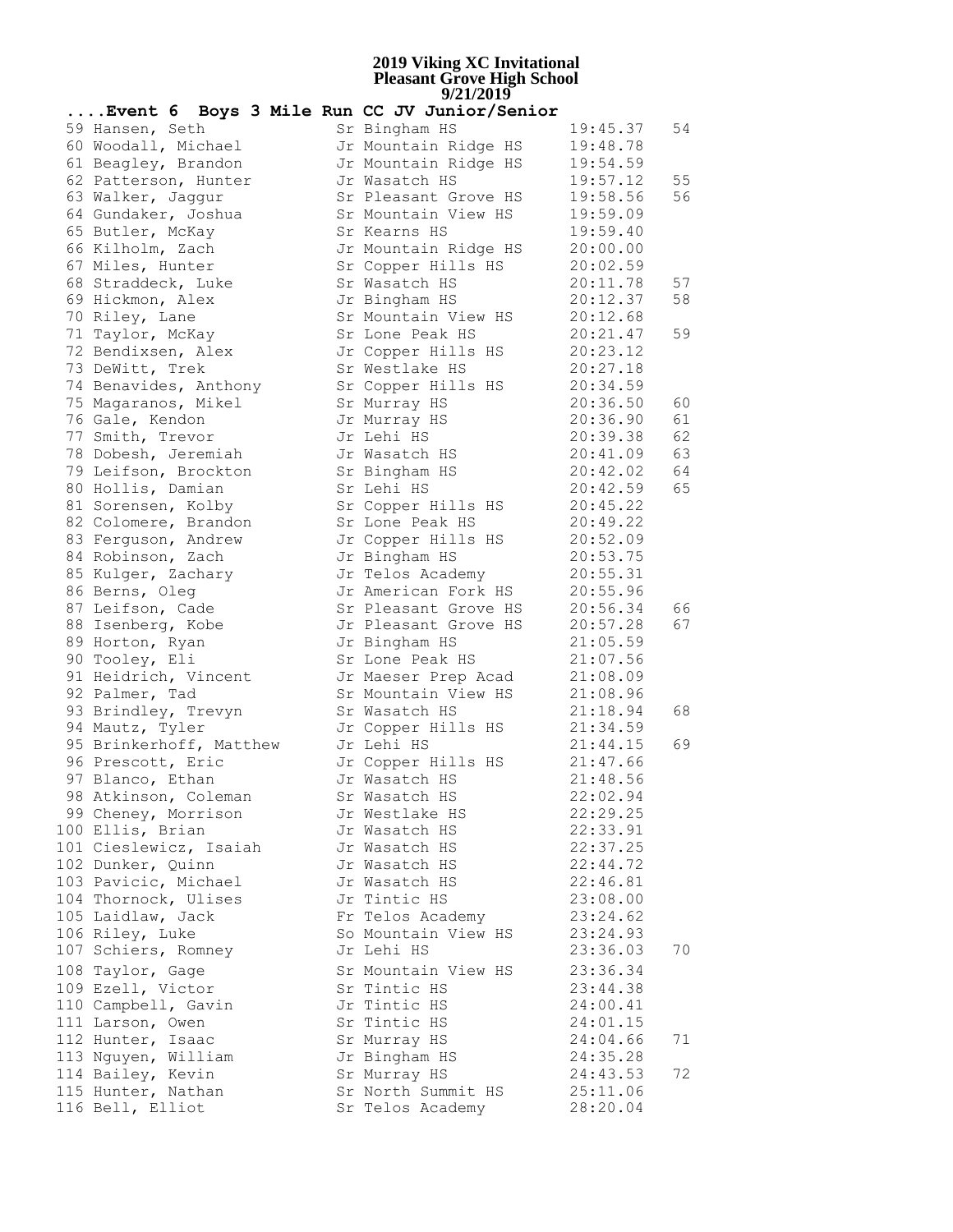### **....Event 6 Boys 3 Mile Run CC JV Junior/Senior**

Team Scores

| -------------<br>Rank Team | Total | 1.           |    | ς  | 4  |    | $*6$ | * 7 | * R | $\star$ 9 |
|----------------------------|-------|--------------|----|----|----|----|------|-----|-----|-----------|
| 1 American Fork HS         | 22    | $\mathbf{1}$ | 2  | 4  | 6  | 9  | 21   | 22  |     |           |
| Total Time:<br>1:26:18.64  |       |              |    |    |    |    |      |     |     |           |
| 17:15.73<br>Average:       |       |              |    |    |    |    |      |     |     |           |
| 2 Mountain View HS         | 67    | 10           | 11 | 13 | 15 | 18 | 28   | 52  |     |           |
| Total Time:<br>1:30:08.14  |       |              |    |    |    |    |      |     |     |           |
| 18:01.63<br>Average:       |       |              |    |    |    |    |      |     |     |           |
| 3 Westlake HS              | 101   | 5            | 16 | 17 | 30 | 33 | 36   | 37  |     |           |
| Total Time:<br>1:30:59.32  |       |              |    |    |    |    |      |     |     |           |
| 18:11.87<br>Average:       |       |              |    |    |    |    |      |     |     |           |
| 4 Lone Peak HS             | 114   | 7            | 25 | 26 | 27 | 29 | 51   | 59  |     |           |
| Total Time:<br>1:31:08.02  |       |              |    |    |    |    |      |     |     |           |
| 18:13.61<br>Average:       |       |              |    |    |    |    |      |     |     |           |
| 5 Mountain Ridge HS        | 125   | 8            | 12 | 24 | 38 | 43 | 48   | 49  |     |           |
| Total Time: 1:31:50.67     |       |              |    |    |    |    |      |     |     |           |
| 18:22.14<br>Average:       |       |              |    |    |    |    |      |     |     |           |
| 6 Copper Hills HS          | 154   | 19           | 20 | 32 | 41 | 42 | 44   | 50  |     |           |
| Total Time:<br>1:33:05.32  |       |              |    |    |    |    |      |     |     |           |
| 18:37.07<br>Average:       |       |              |    |    |    |    |      |     |     |           |
| 7 Bingham HS               | 186   | 14           | 31 | 40 | 47 | 54 | 58   | 64  |     |           |
| Total Time:<br>1:34:45.34  |       |              |    |    |    |    |      |     |     |           |
| 18:57.07<br>Average:       |       |              |    |    |    |    |      |     |     |           |
| 8 Wasatch HS               | 199   | 3            | 39 | 45 | 55 | 57 | 63   | 68  |     |           |
| Total Time:<br>1:35:34.86  |       |              |    |    |    |    |      |     |     |           |
| 19:06.98<br>Average:       |       |              |    |    |    |    |      |     |     |           |
| 9 Lehi HS                  | 254   | 23           | 35 | 62 | 65 | 69 | 70   |     |     |           |
| Total Time:<br>1:40:09.29  |       |              |    |    |    |    |      |     |     |           |
| 20:01.86<br>Average:       |       |              |    |    |    |    |      |     |     |           |
| 10 Pleasant Grove HS       | 276   | 34           | 53 | 56 | 66 | 67 |      |     |     |           |
| 1:40:20.34<br>Total Time:  |       |              |    |    |    |    |      |     |     |           |
| 20:04.07<br>Average:       |       |              |    |    |    |    |      |     |     |           |
| 11 Murray HS               | 310   | 46           | 60 | 61 | 71 | 72 |      |     |     |           |
| Total Time:<br>1:49:20.28  |       |              |    |    |    |    |      |     |     |           |
| 21:52.06<br>Average:       |       |              |    |    |    |    |      |     |     |           |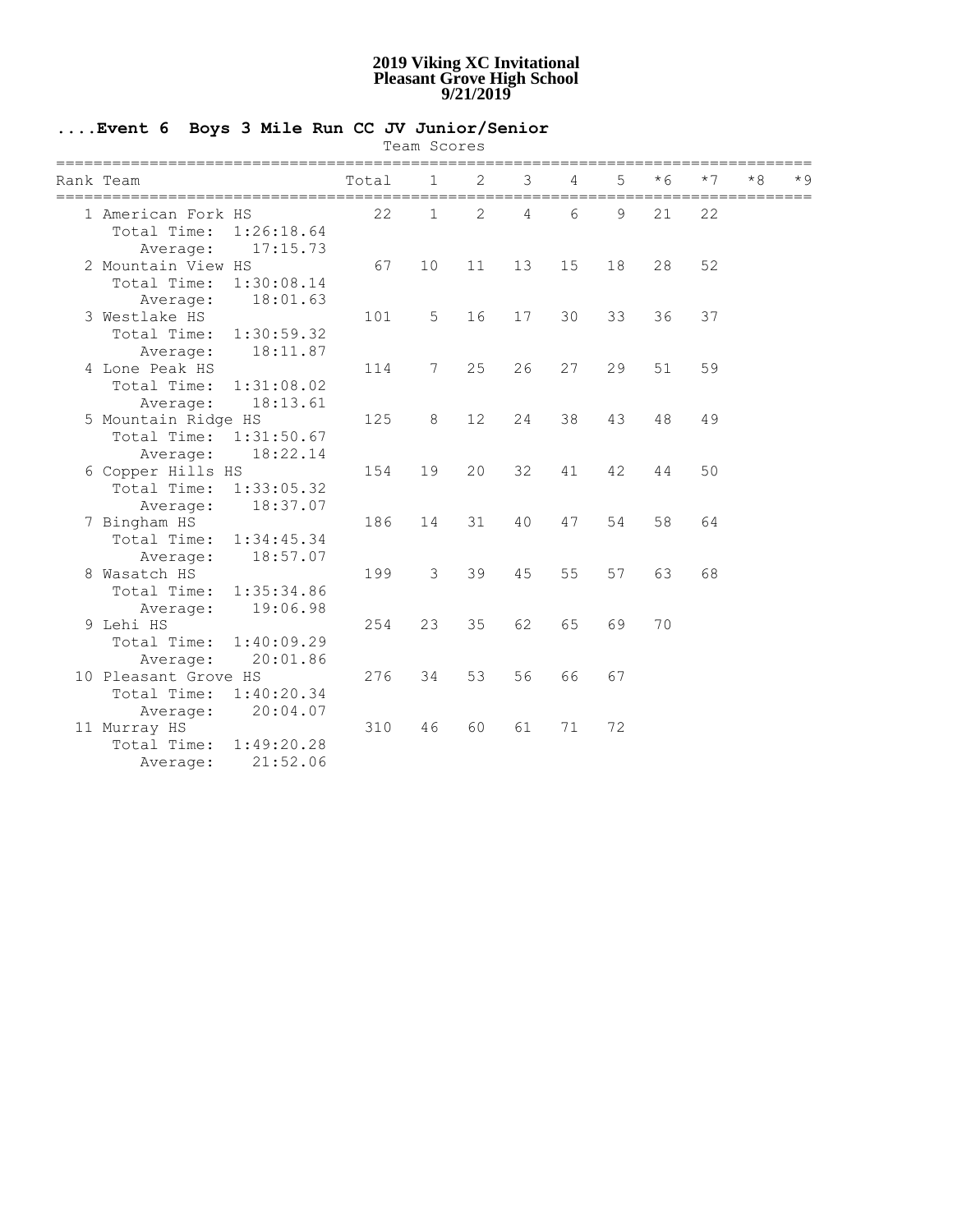# **Event 4 Boys 3 Mile Run CC Varsity**

| Name                                           | Year School                               | Finals               | Points          |
|------------------------------------------------|-------------------------------------------|----------------------|-----------------|
| 1 Hysell, Ashton                               | Sr American Fork HS                       | 15:33.00             | 1               |
| 2 Moffat, Michael                              | Jr Westlake HS                            | 15:41.31             | 2               |
| 3 Jaster, Nathan                               | So American Fork HS                       | 15:50.56             | $\mathfrak{Z}$  |
| 4 Dibb, Kooper                                 | Jr American Fork HS                       | 16:03.38             | $\overline{4}$  |
| 5 McBride, Ben                                 | Sr American Fork HS                       | 16:04.75             | 5               |
| 6 Palmer, Jerin                                | Sr Copper Hills HS                        | 16:08.00             | $\sqrt{6}$      |
| 7 Huddleston, Luke                             | Sr Pine View HS                           | 16:09.06             | $7\phantom{.0}$ |
| 8 Minor, Braden                                | Jr Mountain View HS                       | 16:09.75             | $\,8\,$         |
| 9 Perry, Josh                                  | Jr Mountain Ridge HS                      | 16:10.24             | $\overline{9}$  |
|                                                | Sr Mountain View HS                       | 16:11.68             | 10              |
| 10 Standing, Spencer<br>11 McMullin, Jefferson | So Lehi HS                                | 16:13.78             | 11              |
|                                                | Sr Mountain View HS                       | 16:14.52             | 12              |
| 12 Dunford, Easton                             |                                           |                      | 13              |
| 13 Brown, Brenden                              | Sr Copper Hills HS<br>Jr American Fork HS | 16:17.03             | 14              |
| 14 Nelson, Samuel                              | Sr Mountain View HS                       | 16:25.18             | 15              |
| 15 Chipman, Trent                              | Jr Pine View HS                           | 16:27.53             | 16              |
| 16 Bushar, Scottie                             | Sr American Fork HS                       | 16:27.84             | 17              |
| 17 Rawlings, Dylan                             |                                           | 16:29.06             |                 |
| 18 Peterson, Jared                             | Jr Bingham HS                             | 16:32.22             | 18              |
| 19 Finch, Carson                               | Sr Lone Peak HS                           | 16:33.06             | 19              |
| 20 Hess, Nathan                                | Jr American Fork HS                       | 16:33.56             | 20              |
| 21 Jones, Nicolas                              | Sr Westlake HS                            | 16:34.37             | 21              |
| 22 Bradley, Ethan                              | Sr Mountain View HS                       | 16:39.66             | 22              |
| 23 Holt, James                                 | Sr Pine View HS                           | 16:40.06             | 23              |
| 24 Horspool, Boston                            | Jr Pine View HS                           | 16:43.91             | 24              |
| 25 Doller, Ethan                               | Sr Westlake HS                            | 16:44.34             | 25              |
| 26 Wheeler, James                              | Jr Mountain Ridge HS                      | 16:45.14             | 26              |
| 27 Stone, Jackson                              | So Mountain View HS                       | 16:46.09             | 27              |
| 28 Chipman, Tyler                              | So Mountain View HS                       | 16:48.00             | 28              |
| 29 Pederson, Conner                            | So Mountain Ridge HS                      | 16:48.34             | 29              |
| 30 Hudson, Tyler                               | Jr Westlake HS                            | 16:52.09             | 30              |
| 31 Bracken, Kaden                              | Jr Mountain Ridge HS                      | 16:57.88             | 31<br>32        |
| 32 Howell, Luke                                | Sr Lehi HS                                | 17:00.34             |                 |
| 33 Buchanan, Jason                             | Sr Pleasant Grove HS                      | 17:01.46             | 33              |
| 34 Guymon, Isaiah                              | Sr Bingham HS                             | 17:04.72             | 34<br>35        |
| 35 Horner, Josh                                | Sr Wasatch HS                             | 17:05.91             |                 |
| 36 Sorensen, Zachary                           | Jr Lehi HS                                | 17:06.31             | 36              |
| 37 Alcorn, Davis                               | So Lone Peak HS                           | 17:10.75             | 37              |
| 38 Horsley, Nathan                             | So Mountain Ridge HS                      | 17:12.59             | 38              |
| 39 Kasanicky, Thomas                           | Sr Westlake HS                            | 17:13.78             | 39              |
| 40 Giles, Jake                                 | So Wasatch HS                             | 17:14.18             | 40              |
| 41 Lundgren, Logan                             | Jr Westlake HS                            | 17:16.00             | 41<br>42        |
| 42 Bennett, Brandon                            | Jr Lehi HS                                | 17:16.84             |                 |
| 43 Riser, Zealand                              | So Copper Hills HS<br>Jr Copper Hills HS  | 17:17.12             | 43<br>44        |
| 44 Colton, Ethan                               |                                           | 17:17.68             |                 |
| 45 Vogler, Jackson                             | Sr Bingham HS                             | 17:18.46             | 45              |
| 46 Mitchell, Luke                              | Sr Pleasant Grove HS                      | 17:19.21             | 46              |
| 47 Hatch, Trevor                               | Sr Westlake HS                            | 17:20.63<br>17:22.31 | 47              |
| 48 Ackerson, Bentley                           | Sr Wasatch HS                             | 17:23.78             | 48              |
| 49 Young, Peter                                | Jr Bingham HS                             |                      | 49              |
| 50 Shammo, Dakota<br>51 Creer, Peter           | Sr Pine View HS<br>So Lone Peak HS        | 17:24.15<br>17:24.52 | 50<br>51        |
|                                                |                                           |                      |                 |
| 52 Coffman, Declan                             | Sr Copper Hills HS                        | 17:25.50             | 52              |
| 53 Leininger, Spencer                          | So Lone Peak HS                           | 17:26.50             | 53              |
| 54 Huntsman, Ethan                             | Jr Wasatch HS                             | 17:29.34             | 54              |
| 55 Vickers, Chayse                             | So Mountain Ridge HS                      | 17:31.43             | 55              |
| 56 Hardy, Trevor                               | Fr Wasatch HS                             | 17:33.88             | 56              |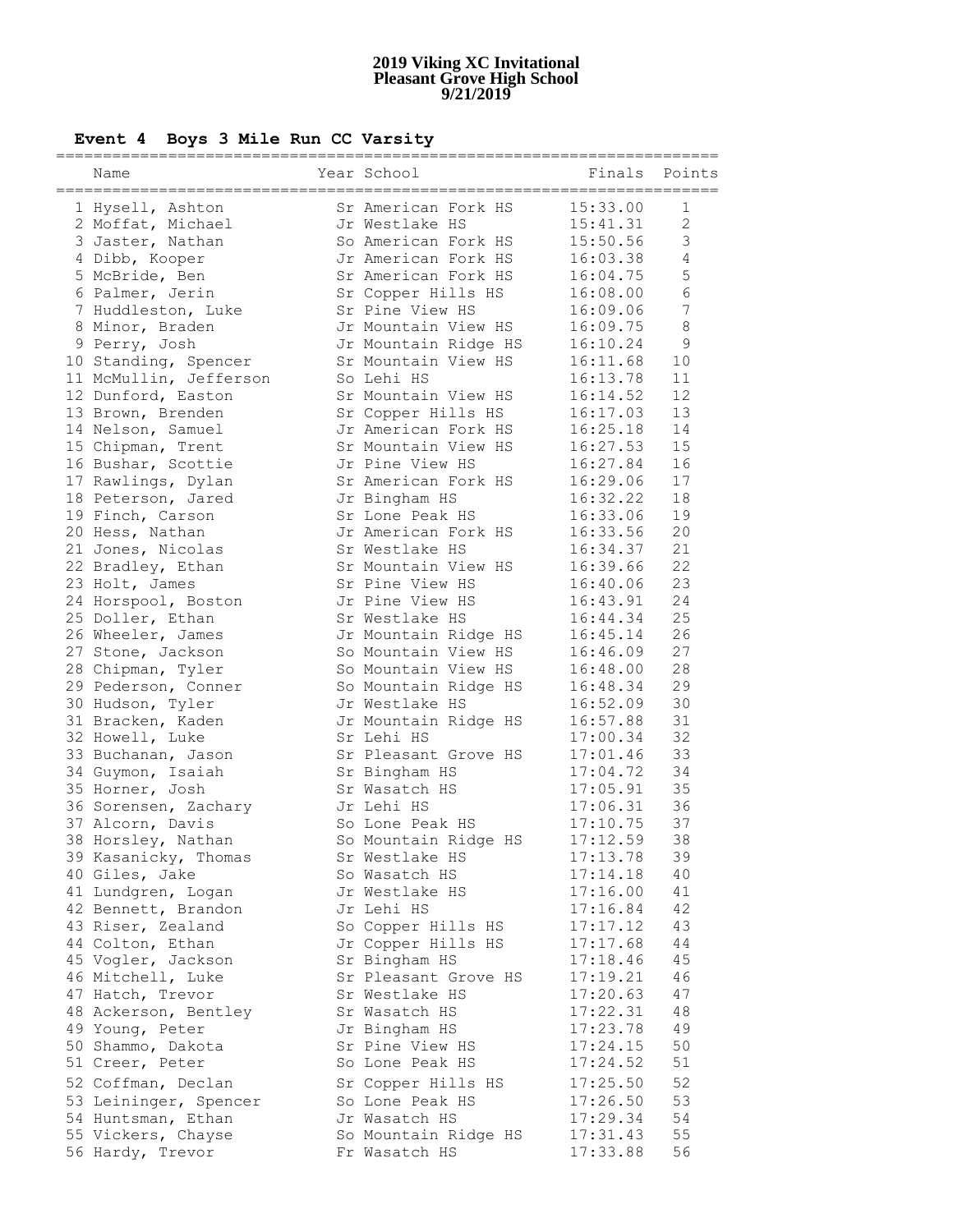| Event 4 Boys 3 Mile Run CC Varsity |                      |          |      |
|------------------------------------|----------------------|----------|------|
| 57 Avery, Ethan                    | Jr Timpanogos HS     | 17:35.18 |      |
| 58 Bean, Cameron                   | Sr Pleasant Grove HS | 17:37.59 | 57   |
| 59 Hanson, Tyler                   | Sr Pine View HS      | 17:38.56 | 58   |
| 60 Tew, Zach                       | So Lone Peak HS      | 17:40.97 | 59   |
| 61 Waite, Mason                    | So Mountain Ridge HS | 17:42.22 | 60   |
| 62 Sumsion, Jacob                  | Sr Bingham HS        | 17:42.68 | 61   |
| 63 Hopkins, Jacob                  | Sr Bingham HS        | 17:46.34 | 62   |
| 64 Lunt, Jason                     | Jr Pine View HS      | 17:48.15 | 63   |
| 65 Unknown Runner left the line?   |                      | 17:51.50 |      |
| 66 Rollins, Isaac                  | Jr Copper Hills HS   | 17:55.00 | 64   |
| 67 Maxfield, Morris                | Sr Millard HS        | 17:55.34 |      |
| 68 Smith, Ethan                    | Jr Lone Peak HS      | 17:58.03 | 65   |
| 69 Hone, Cody                      | So Bingham HS        | 18:02.18 | 66   |
| 70 Wakefield, Easton               | So Lone Peak HS      | 18:10.56 | 67   |
| 71 Cobb, Ryan                      | Jr Spanish Fork HS   | 18:11.75 |      |
| 72 Judkins, Aidan                  | Jr Lehi HS           | 18:12.02 | 68   |
| 73 Parker, Jaxon                   | Sr Murray HS         | 18:12.62 | 69   |
| 74 Negrete, Kaden                  | So Copper Hills HS   | 18:12.99 | 70   |
| 75 Montoya, Vincent                | Jr Kearns HS         | 18:14.11 | 71   |
| 76 Patino, Jose                    | Jr North Summit HS   | 18:22.03 | 72   |
| 77 Benson, Josh                    | Sr Wasatch HS        | 18:23.38 | 73   |
| 78 Garcia, Alejandro               | Sr Kearns HS         | 18:26.72 | 74   |
| 79 White, Ethan                    | Sr Pleasant Grove HS | 18:33.75 | 75   |
| 80 Guymon, Carson                  | So Wasatch HS        | 18:35.69 | 76   |
| 81 Rust, Josh                      | Fr North Summit HS   | 18:37.66 | 77   |
| 82 Helton, Seth                    | Sr Kearns HS         | 18:41.84 | 78   |
| 83 Fassbinder, Ricky               | Sr Pleasant Grove HS | 18:51.12 | 79   |
| 84 Allred, Isaac                   | So Maeser Prep Acad  | 18:51.52 | 80   |
| 85 Dudley, Daniel                  | So North Summit HS   | 18:54.56 | 81   |
| 86 Despain, Nathan                 | Sr Millard HS        | 18:58.75 |      |
| 87 Reinoso, Giancarlo              | Jr Kearns HS         | 19:05.75 | 82   |
| 88 Prestwich, Matthew              | Jr Murray HS         | 19:07.56 | 83   |
| 89 Price, Bryant                   | Sr Pleasant Grove HS | 19:20.91 | 84   |
| 90 Saddler, Tyson                  | Jr Murray HS         | 19:22.69 | 85   |
| 91 Vollmer, Dylan                  | Jr Murray HS         | 19:33.88 | 86   |
| 92 Rollins, Miles                  | Sr Kearns HS         | 19:44.12 | 87   |
| 93 Whitaker, John                  | Sr Millard HS        | 19:45.28 |      |
| 94 Turner, Christian               | Jr Murray HS         | 19:47.62 | 88   |
| 95 Evans, Tyler                    | So Murray HS         | 19:53.18 | 89   |
| 96 Wright, Brandon                 | Jr Pleasant Grove HS | 19:53.62 | $90$ |
| 97 Martinez, Antonio               | Sr Kearns HS         | 20:04.06 | 91   |
| 98 Harrison, Kyler                 | Sr Millard HS        | 20:24.81 |      |
| 99 Guadarrama, Adrian              | Jr North Summit HS   | 20:30.53 | 92   |
| 100 Blonquist, Dixon               | Sr North Summit HS   | 20:33.59 | 93   |
| 101 Allred, Austin                 | Fr Maeser Prep Acad  | 20:56.69 | 94   |
| 102 Smith, Parker                  | So Maeser Prep Acad  | 21:32.03 | 95   |
| 103 Townsend, Talon                | So Maeser Prep Acad  | 21:32.31 | 96   |
| 104 Johnson, Isaac                 | Fr Maeser Prep Acad  | 21:37.25 | 97   |
| 105 Behunin, Ryan                  | Fr Maeser Prep Acad  | 21:42.09 | 98   |